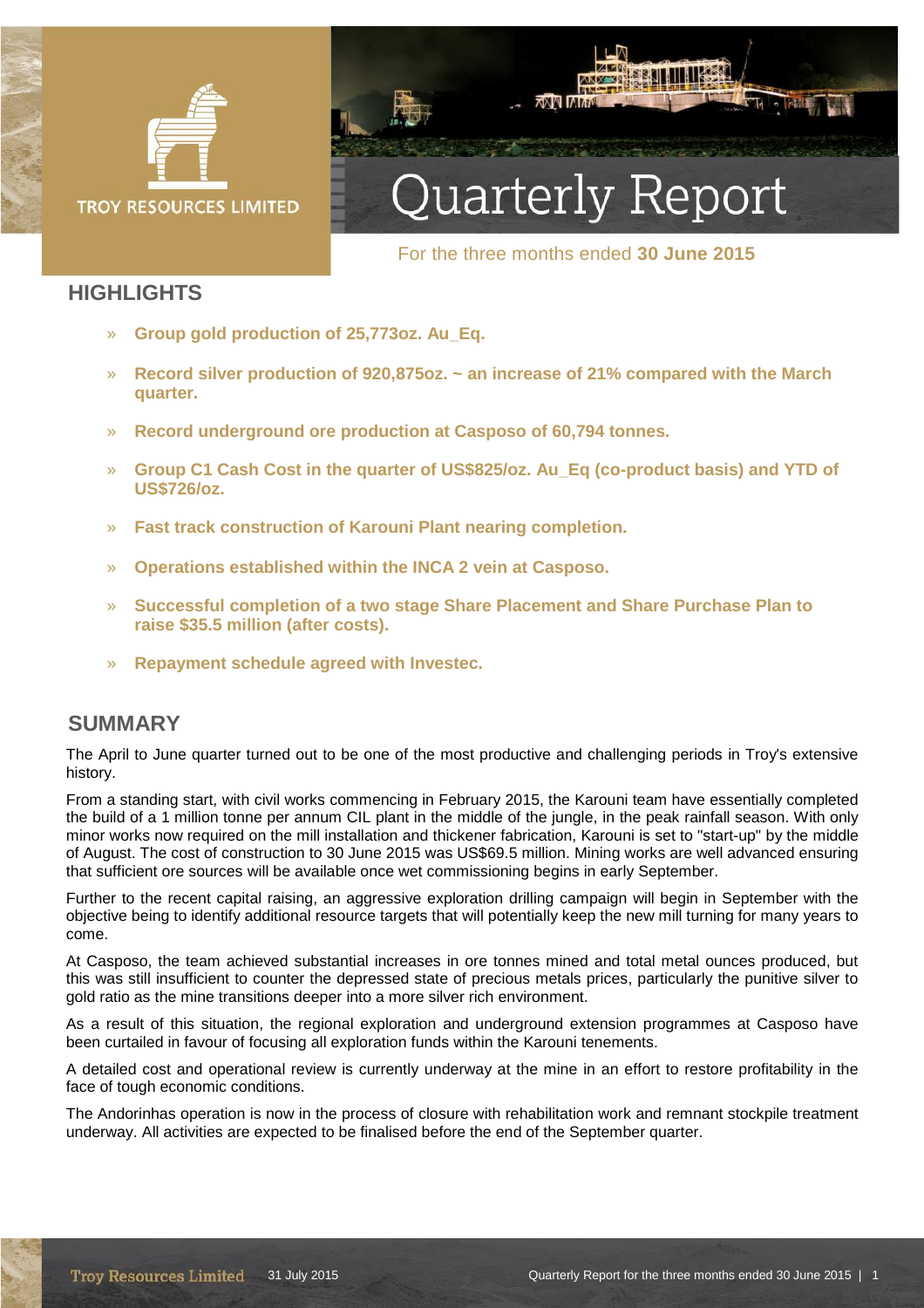

### **GROUP RESULTS**

|                                              | <b>June 2015</b><br>Quarter | <b>March 2015</b><br>Quarter | YTD.<br><b>FY 2015</b> |
|----------------------------------------------|-----------------------------|------------------------------|------------------------|
| Gold Produced (oz.)                          | 13.106                      | 20.631                       | 78,001                 |
| <b>Silver Produced (oz.)</b>                 | 920.875                     | 760.659                      | 3,111,182              |
| <b>Gold Equivalent Produced (oz.)</b>        | 25.773                      | 31.048                       | 121,835                |
| Co Product Costing (1) - Cash Cost (per oz.) | US\$825                     | US\$685                      | <b>US\$726</b>         |
|                                              | .                           | .                            |                        |

*(1) Co-Product costing converts silver to an equivalent value of gold ounces. For actual production we use sales prices realised.*

### **OPERATIONS**

### *CASPOSO, ARGENTINA (Troy 100% through Troy Resources Argentina Ltd)*

| <b>Production Summary</b>                                       | <b>June 2015</b><br>Quarter | <b>March 2015</b><br>Quarter | <b>YTD</b><br>FY 2015 |
|-----------------------------------------------------------------|-----------------------------|------------------------------|-----------------------|
| Processed (t)                                                   | 117,079                     | 129,408                      | 509,489               |
| Head Grade Gold (g/t)                                           | 2.62                        | 4.00                         | 3.73                  |
| Head Grade Silver (g/t)                                         | 305.31                      | 225.72                       | 235.72                |
| Recovery Gold (%)                                               | 91.82                       | 90.76                        | 91.42                 |
| <b>Recovery Silver (%)</b>                                      | 80.13                       | 81.00                        | 80.57                 |
| <b>Gold Produced (oz.)</b>                                      | 9,069                       | 15,108                       | 55,859                |
| Silver Produced (oz.)                                           | 920,875                     | 760,659                      | 3,111,182             |
| Gold Equivalent Produced (1) (oz.)                              | 21,736                      | 25,525                       | 99,693                |
| Gold Sold (oz.)                                                 | 10,158                      | 14,823                       | 56,857                |
| Silver Sold (oz.)                                               | 822,239                     | 713,204                      | 3,053,127             |
| Gold Equivalent Sold (oz.)                                      | 21,469                      | 24,602                       | 99,786                |
| Gold Price Realised (per oz.)                                   | US\$1,190                   | US\$1,205                    | US\$1,215             |
| Silver Price Realised (per oz.)                                 | US\$16.36                   | US\$16.55                    | US\$17.10             |
| <b>Cost</b>                                                     | <b>US\$/oz.</b>             | US\$/oz.                     | <b>US\$/oz.</b>       |
| C1 Cash Cost (Co-Product basis) <sup>(2)</sup>                  | 820                         | 621                          | 688                   |
| Refining and transport costs                                    | 28                          | 34                           | 34                    |
| Reclamation and remediation - amortisation                      | 19                          | 17                           | 14                    |
| Corporate general & administration costs                        | 41                          | 41                           | 45                    |
| Royalties, export tax and local taxes                           | 133                         | 115                          | 128                   |
| Insurance                                                       | 13                          | 11                           | 11                    |
| Exploration                                                     | 22                          | 8                            | 13                    |
| Mine development <sup>(3)</sup>                                 | 278                         | 210                          | 207                   |
| Capital equipment <sup>(3)</sup>                                | 9                           | $\overline{c}$               | 10                    |
| All-In Sustaining Cost (AISC) (Co-Product basis) <sup>(2)</sup> | US\$1,363                   | <b>US\$1059</b>              | <b>US\$1 150</b>      |

**All-** All-In Sustaining Cost (AISC) (Co-Product basis) *Compared US\$1,363* US\$1,059 US\$1,150 US\$1,150 *US\$1,150* US\$1,150 *US\$1,150* US\$1,150 *US\$1,150* US\$1,150 *US\$1,150* US\$1,150 *US\$1,150* US\$1,150 *US\$1,150* US\$1,1

Cased on the ratio of morning sales priose results a form of space.<br>Cash costs and All-In Sustaining Costs are calculated using Au\_Eq ounces produced as the denominator.<br><sup>(3)</sup> Previous quarters have been adjusted to exclu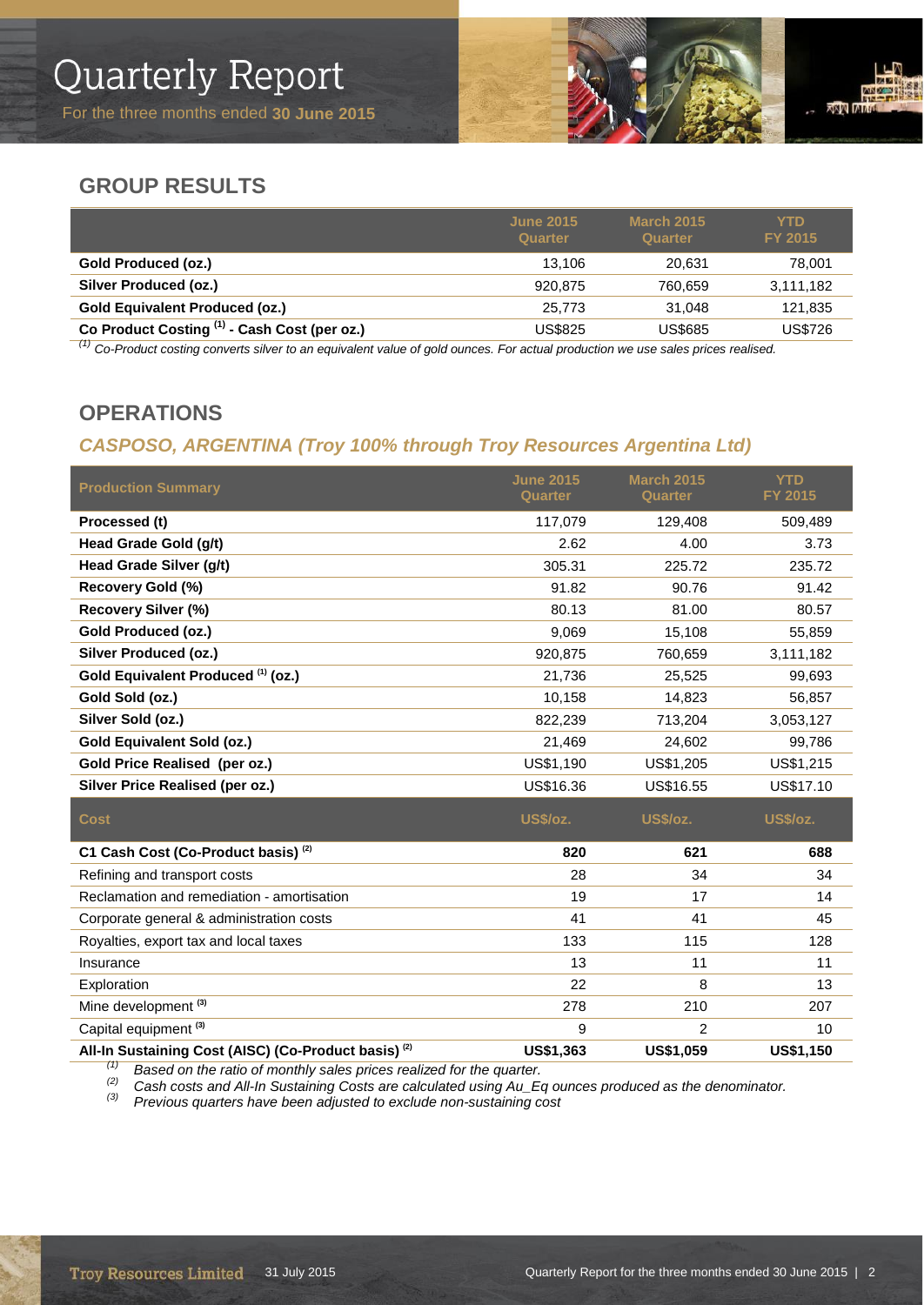### *Occupational Health, Safety and Environment*

| <b>Safety Statistics</b>               | June<br><b>Quarter</b> |
|----------------------------------------|------------------------|
| Man Hours                              | 352,443                |
| <b>Minor Accidents</b>                 |                        |
| Accidents requiring medical assistance | 6                      |
| Lost time injuries                     | 5                      |
| <b>Injury Frequency</b>                | 31.21                  |
| Severity rate                          | 0.98                   |

Pleasingly Casposo has seen the accident rate decrease by 40% and the lost time injury rate decrease by 37% in comparison with the previous quarter.

No environmental incidents were recorded for the quarter.

### *Underground Mining and Development*

|                       | June<br>2015<br><b>Quarter</b> | <b>March</b><br>2015<br>Quarter | <b>YTD</b><br>FY 2015 |
|-----------------------|--------------------------------|---------------------------------|-----------------------|
| Total Ore Mined (t)   | 60,794                         | 46,609                          | 187,328               |
| Gold Grade (g/t)      | 2.64                           | 8.02                            | 5.72                  |
| Silver Grade (g/t)    | 480.81                         | 586.20                          | 524.02                |
| Total Development (m) | 1,091                          | 1,065                           | 4,635                 |

During the quarter, ore production was focused in the INCA 1 orebody. The higher grade zones of INCA 1 have now largely been mined out and the majority of ore has come from the lower levels of the ore body. As mining progresses at depth in INCA 1, the gold grade decreases, but the silver grade increases. Mining productivity has increased with 30% more ore mined than the previous quarter and this has resulted in record silver production for the June quarter of 920,875oz., however quarterly gold production has decreased to only 9,069oz.

Mine development rates continue to be high with 1,091m competed during the quarter. The INCA 2A decline ramp and sill drives were the priority headings during the quarter with three levels now largely completed. Stoping in INCA 2A is planned to commence during the September quarter albeit with the same higher silver grades and lower gold grades as anticipated by the ore grade model.

### *Processing*

The plant processed 117,079 tonnes for the quarter, with throughput impacted by a scheduled two day mill shutdown. Recovery levels remain high, even with the considerable silver production of 920,875oz., a 21% increase on the previous quarter.



### *Costs*

Casposo produced 9,069oz. gold and 920,875oz. silver or 21,736oz. Au\_Eq at a Cash Cost of US\$820/oz. (on a co-product basis) and an AISC of US\$1,363/oz.

Notwithstanding improvements in operational efficiencies, local costs in Argentina continue to be impacted by high inflation, without much currency relief between the Peso and the US Dollar over the same timeframe. In addition, during the quarter, the Company has accrued for an increase in salaries that are expected to be awarded once negotiations with the Unions are finalised. One off inventory adjustments have also been brought to account in June. These adjustments have resulted in an increase of US\$31/oz. to Cash Costs and US\$19/oz. in Mine Development.

With the increasing silver component of mineralisation at lower levels of the mine and deterioration in the silver to gold ratio, the Company is effectively producing less gold equivalent ounces for each tonne of ore mined and each tonne of ore processed. Hence, despite the 30% increase in ore mined for the quarter, with the mine transitioning to being silver rich, the operation produced less gold equivalent ounces than it would have done (all other things being equal) in the previous quarter. This has also impacted upon all unit costs for the quarter.

### *Outlook*

With the recent falls in gold and silver prices, the Company has commenced a comprehensive review at Casposo to target reductions in capital spending and operating costs. The review is likely to incorporate adjustments to mine plans and future metal production schedules in order to reduce costs and optimise the value of in-ground resources.

In line with declining metal prices, local cost pressures and the operational review, the Company will be assessing the carrying value of Casposo as part of its year end audit process. Further details will be announced in due course when the assessment is complete.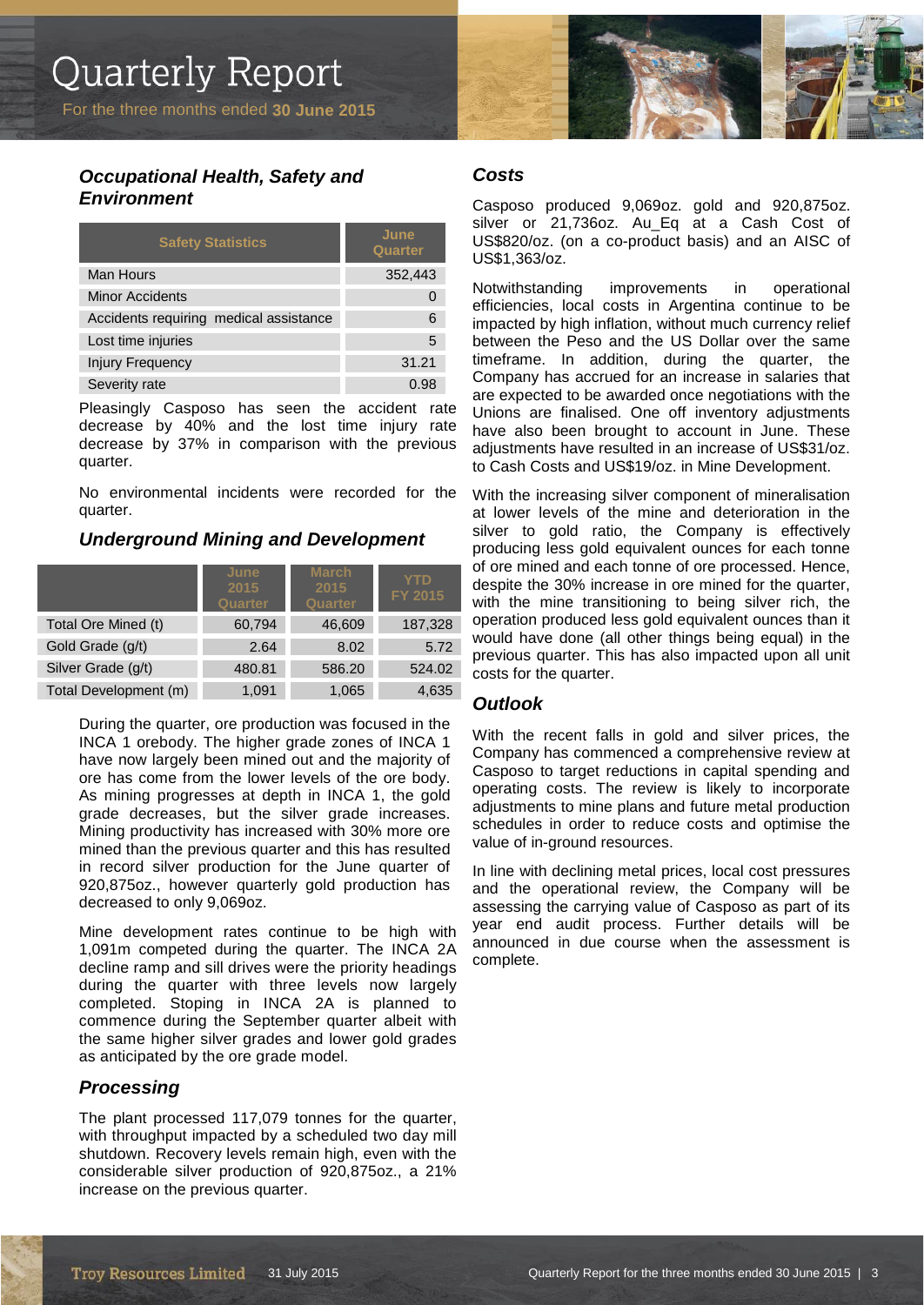

### *ANDORINHAS, BRAZIL (Troy 100% through Reinarda Mineração Ltda)*

| <b>Production Summary</b>                  | <b>June 2015</b><br>Quarter | <b>March 2015</b><br><b>Quarter</b> | <b>YTD</b><br>FY 2015 |
|--------------------------------------------|-----------------------------|-------------------------------------|-----------------------|
| Processed (t)                              | 50,804                      | 48,822                              | 199,751               |
| <b>Head Grade Gold (g/t)</b>               | 2.68                        | 3.76                                | 3.69                  |
| Recovery Gold (%)                          | 92.14                       | 93.58                               | 93.34                 |
| <b>Gold Produced (oz.)</b>                 | 4,037                       | 5,523                               | 22,142                |
| Gold Sold (oz.)                            | 3,600                       | 6,799                               | 22,398                |
| <b>Gold Price Realised (per oz.)</b>       | US\$1,179                   | US\$1,229                           | US\$1,217             |
| <b>Cost</b>                                | <b>US\$/oz.</b>             | <b>US\$/oz.</b>                     | <b>US\$/oz.</b>       |
| <b>C1 Cash Cost</b>                        | 849                         | 981                                 | 889                   |
| Refining and transport costs               | 36                          | 40                                  | 36                    |
| Reclamation and remediation - amortisation | 119                         | 87                                  | 60                    |
| Corporate general & administration costs   | 39                          | 42                                  | 44                    |
| Royalties, export tax and local taxes      | 10                          | 15                                  | 12                    |
| Insurance                                  | 16                          | 13                                  | 14                    |
| Mine Development                           | 53                          | 68                                  | 81                    |
| <b>Capital Equipment</b>                   |                             |                                     | $\mathbf{1}$          |
| <b>Total AISC</b>                          | <b>US\$1,122</b>            | <b>US\$1,246</b>                    | <b>US\$1,137</b>      |

### *Occupational Health, Safety and Environment*

Mining of the Coruja pit was completed on 17 June. The pit is currently being fenced and rehabilitation activities are underway on all operational areas.

No LTI's were recorded during the quarter.

### *Production Results and Summary*

With the completion of all mining activities at Andorinhas, the focus is on mine clean-up and processing of the remaining low grade stockpiles.

Gold production was 4,037oz. at a cash cost of US\$849/oz.

### *Outlook*

Processing of the stockpiles will continue until September when the plant will be stopped.

The Company is now focused on rehabilitating the mine and complying with its Environmental License. Seeding and planting of indigenous saplings will commence with the wet season at the end of the Q2 FY2016.

The Board is currently evaluating a number of commercial options with regard to the plant and mining equipment still on site at Andorinhas.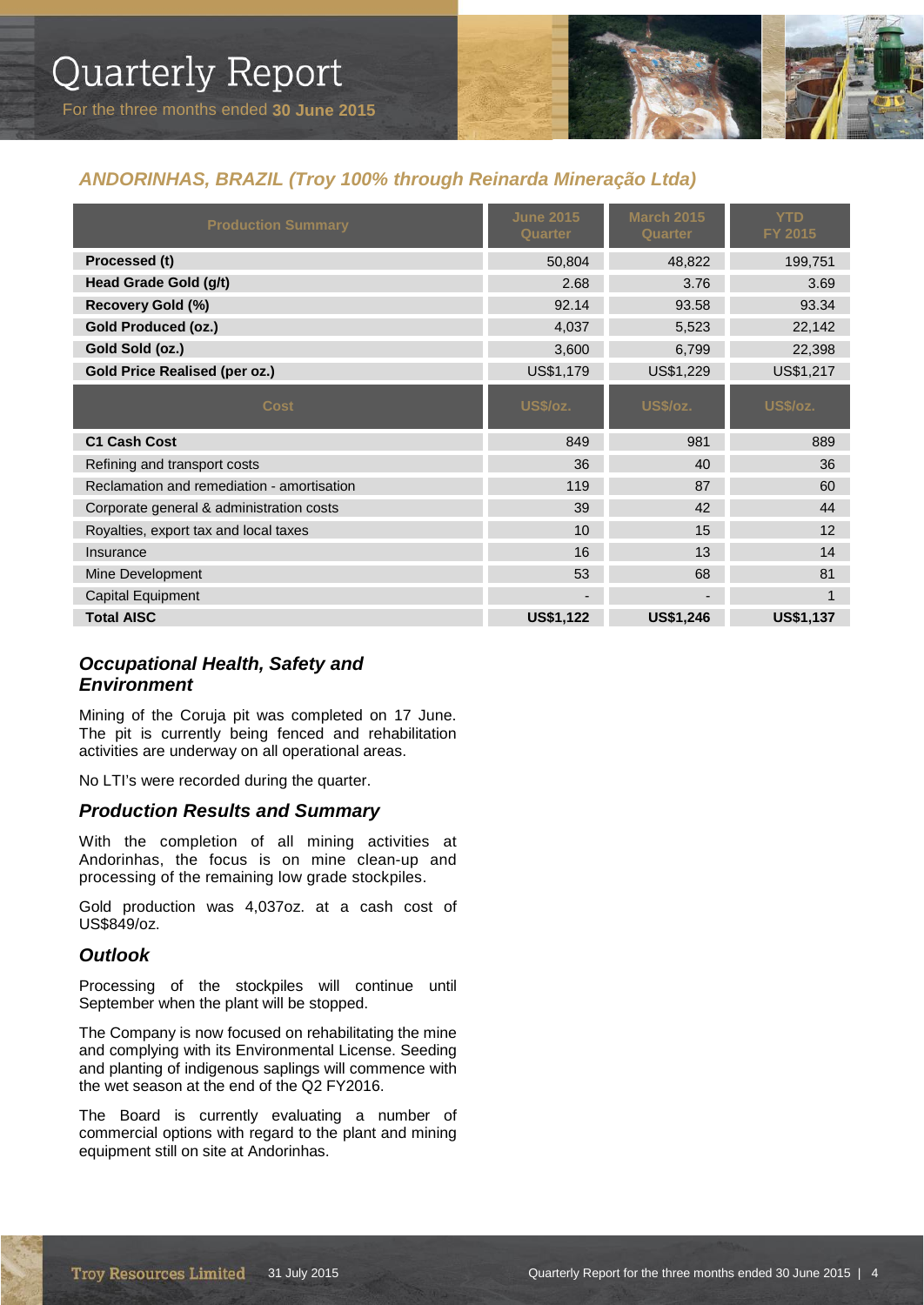

### **DEVELOPMENT**

### *GUYANA, KAROUNI PROJECT (Troy 100%)*

The Company continues to make prolific progress with construction and development activities at Karouni. The only major items still under construction at quarter end were the Mill and Thickener, with all other major components and facilities complete and awaiting power for commissioning.

Dry commissioning of the key components of the plant, is expected to commence in the second half of August, followed by wet commissioning in early September. The first gold pour is expected to occur approximately 3-4 weeks after wet commissioning commences.

No environmental incidents were recorded during the quarter and despite the intensive nature of construction activity at Karouni, no Medivac incidents have occurred for the construction crews, which is a noteworthy achievement.

### *Mining*

Mining activities are progressing well with approximately 45,000 tonnes of ore at an estimated grade of 2.5g/t currently on the ROM pad; the majority being sourced from Hicks Stage 3 pit. Grade control drilling is confirming the ore grade model with some new ore zones delineated outside the current resource. As we move through the oxide zone, ground conditions in each of the pits is improving. As at 30 June, approximately 1,300,000 BCM of material has been mined, mostly overburden from the Smarts deposit, which has been beneficially placed in the Tailings Dam construction. During June, ore mining rates reached the proposed mill capacity, meaning that sufficient ore stockpiles will be in place when the plant is commissioned and in full production.

### *Power*

All overhead power lines and step down transformers are in place and ready to be connected. The power station has been run as individual generators, but without load. All high voltage cabling (HV) has been run and is being connected and joined by a specialist team from the Dominican Republic. Once this has been completed, the power system will commence being commissioned. We anticipate one generator being online shortly to supply power to the mill so we can run the lube system and also start the dry commissioning of selected parts of the plant.

### *Conveyors*

All conveyor systems are in place.

### *Primary and Secondary Crusher*

The primary crusher is installed awaiting commissioning of the power. The secondary crusher is installed and pending delivery of the drive pulley and matching drive belts.

### *CIL Tanks*

All complete. Aeration nozzles and cables are currently being installed.

### *Grinding Mill*

The mill is currently in the last stage of assembly and alignment. The mill bearings are now ready to be grouted, as well as the pinion, gear box and mill motor. Final alignment will take place once power is connected to turn the mill. Mill assembly is being undertaken on a 24 hour basis.

#### *Thickener*

Construction is progressing well. Detailed welding work is now in progress ahead of the arrival of the last parts of the thickener from customs. The bridge has been assembled and will be lifted in place once the shell plates are fully welded. The leach feed pumps are ready to be installed once the thickener shell is completed.

All construction and fabrication is now scheduled for completion by mid- August.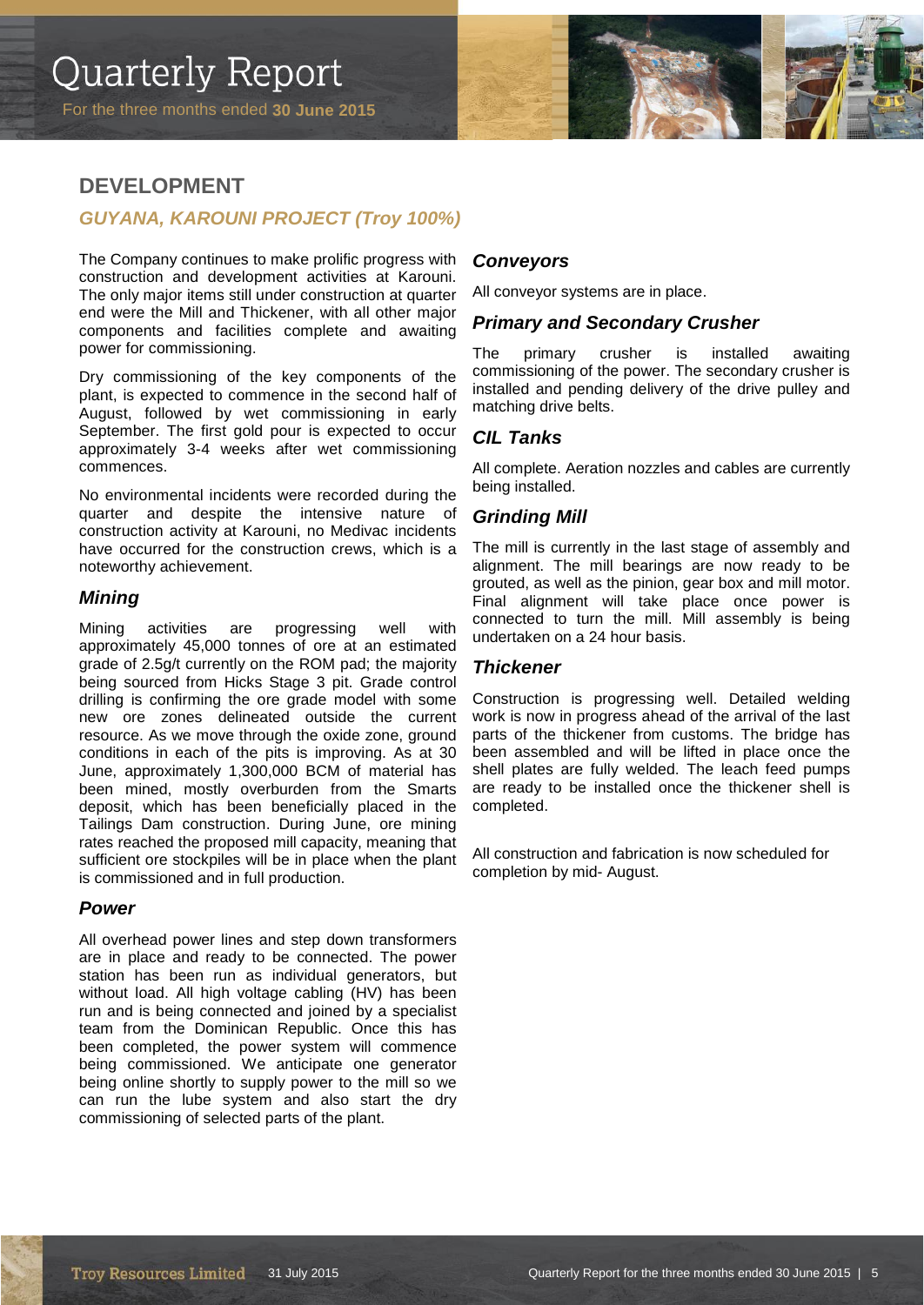### **EXPLORATION**

### *GUYANA, KAROUNI PROJECT (Troy 100%)*

The key driver in Troy's acquisition of Azimuth Resources Limited was the near term development potential of the high grade open pit resource at the Karouni Project's, Smarts deposit, and the exploration potential over a 30km strike length of virtually unexplored ground along a major regional structure.

Since acquiring Karouni the main focus of the Company's exploration activity has been on infill drilling the wide-spaced Inferred Resources at Smarts and Hicks to define a Mining Reserve. Whilst activities have been focused on the fast track development of Karouni, exploration has been limited to Brownfields Targeting.

Company geologists have completed an extensive drillcore re-logging programme of the Smarts and Hicks Deposits which involved the detailed reexamination of drill core coupled with geochemical and structural studies.

Ground magnetic surveys have now been completed along 30km of the prospective Smarts - Hicks Shear Corridor. This new detailed magnetic data has proved very effective in clearly defining the key structures under the sand cover and identifying structural intersections as well as demagnetised zones along the magnetic shear structures to aid in targeting future drilling (see Figure 1).



**Figure 1 - Karouni Ground Magnetics Survey and Brownfields Targets on Airborne Magnetics**

In preparation for commencement of a Brownfields exploration programme, a series of structural, geological, geochemical and geophysical targeting criteria have been developed from our understanding and modelling of the Smart and Hicks Deposits. This has resulted in a programme being designed to

maximize the use of Aircore drilling to complete first pass drilling over as many of our highest rank targets as possible along the highly prospective Smarts – Hicks Structural Corridor. This programme of widespaced reconnaissance drilling will target areas with strike lengths ranging from 2km - 4km. It is planned to test the most prospective structural positions interpreted within the right host rocks with supporting Multi-Element geochemical signatures. Structural intersections of the NW striking shear zone with N-S striking and E-W striking structures have been identified as key components to the mineralisation at Smarts and Hicks and will be targeted in initial drilling.

A contract for a 20,000m drilling programme has been awarded and it is envisaged that drilling will commence in September. Development of access tracks and drill pads is now underway.

An initial target ranking exercise has been undertaken and the key initial drill target areas have been identified (see Figure 2). Targets were generated based on recent structural interpretations, Multielement pXRF geochemistry and geological mapping. Ten new targets have been identified through this exercise and the drill programme is designed to test these key targets.



**Figure 2 - Karouni Geology and Brownfields Targets**

At Whitehall South, drilling will test the main Smarts - Hicks Shear Corridor over a 3km strike length. This zone hosts a 1.6km long tungsten anomaly within chrome enriched sediment which was identified in recent pXRF analysis of the auger samples. The anomalous geochemical signature, coupled with the presence of an intersecting E-W trending structure, as well as an interpreted flexure of the Smarts Shear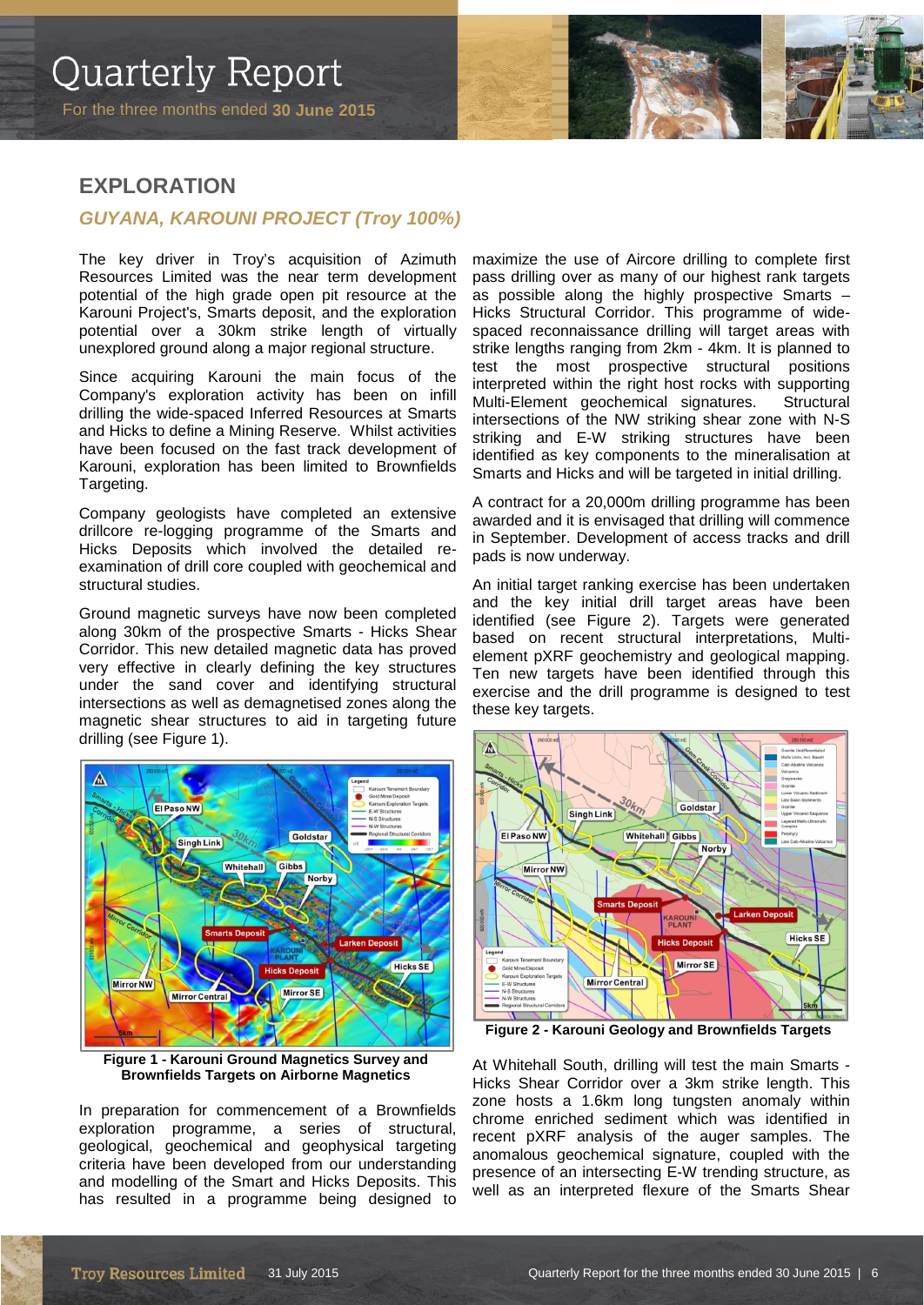For the three months ended **30 June 2015** 

adjacent to a granite body, are all key targeting elements similar to the Smarts Deposit. There are significant alluvial workings present within the Whitehall South target, where it is estimated that in excess of 70,000oz of gold has been produced from artisanal workings. This area has never been explored with the use of modern exploration techniques.

Mirror is a conceptual target located on the southern margin of the Karouni Granite and could potentially be a "mirror reflection" of the Smarts and Hicks Deposits structural position. The target area is located along an interpreted continuation of the NW trending regional structure that hosts the Omai Deposit. The only historic exploration undertaken was single wide spaced vertical Aircore drilling through the sand cover completed in May 2012. Two Aircore drillholes returned peak intercepts of 0.14g/t gold and 0.20 g/t gold. Recent pXRF multi-element of the earlier Aircore holes identified Tungsten, Molybdenum and Arsenic anomalism. A reconnaissance Aircore program is planned and will target the intersection of the NW-SE and N-S structures in the first phase.

### *ARGENTINA - CASPOSO PROJECT Underground Exploration Drilling*

During the quarter a total of 24 holes for 3,328.4m were drilled into gaps and the periphery of the Underground Reserve targeting the Aztec Vein and INCA Vein systems. This drilling was completed to assist with mine planning and scheduling with targets and priorities established by the Mining Group (See Table 1A, Table 1B and Figure 3 as well as Casposo Technical Description Sections 1 & 2).

The infill drilling of the INCA 2B Vein comprising of holes IN-15-73 – IN-15-78 tested modelled gaps in the INCA 2B Resource as defined by an earlier surface drilling grid. The drilling has confirmed the high grade nature of the mineralisation. Significant Infill Intercepts include:

- **3.00m at 12.46 g/t gold and 2,698 g/t silver;**
- **1.75m at 16.44 g/t gold and 23,268 g/t silver;**
- **2.10m at 1.57 g/t gold and 806 g/t silver.**

The rig was repositioned up the decline to the Aztec Zone where a series of infill holes, as well as a number of holes targeting the periphery of the Aztec Resource for possible extensional zones, were drilled. Significant intercepts of the Aztec Vein include:

- **6.57m at 1.39 g/t gold and 508 g/t silver;**
- **5.60m at 1.86 g/t gold and 463 g/t silver;**
- **3.40m at 1.13 g/t gold and 584 g/t silver;**
- **2.00m at 0.96 g/t gold and 243 g/t silver.**



**Figure 3: INCA O Vein & AZTEC Vein Infill Drill Plan**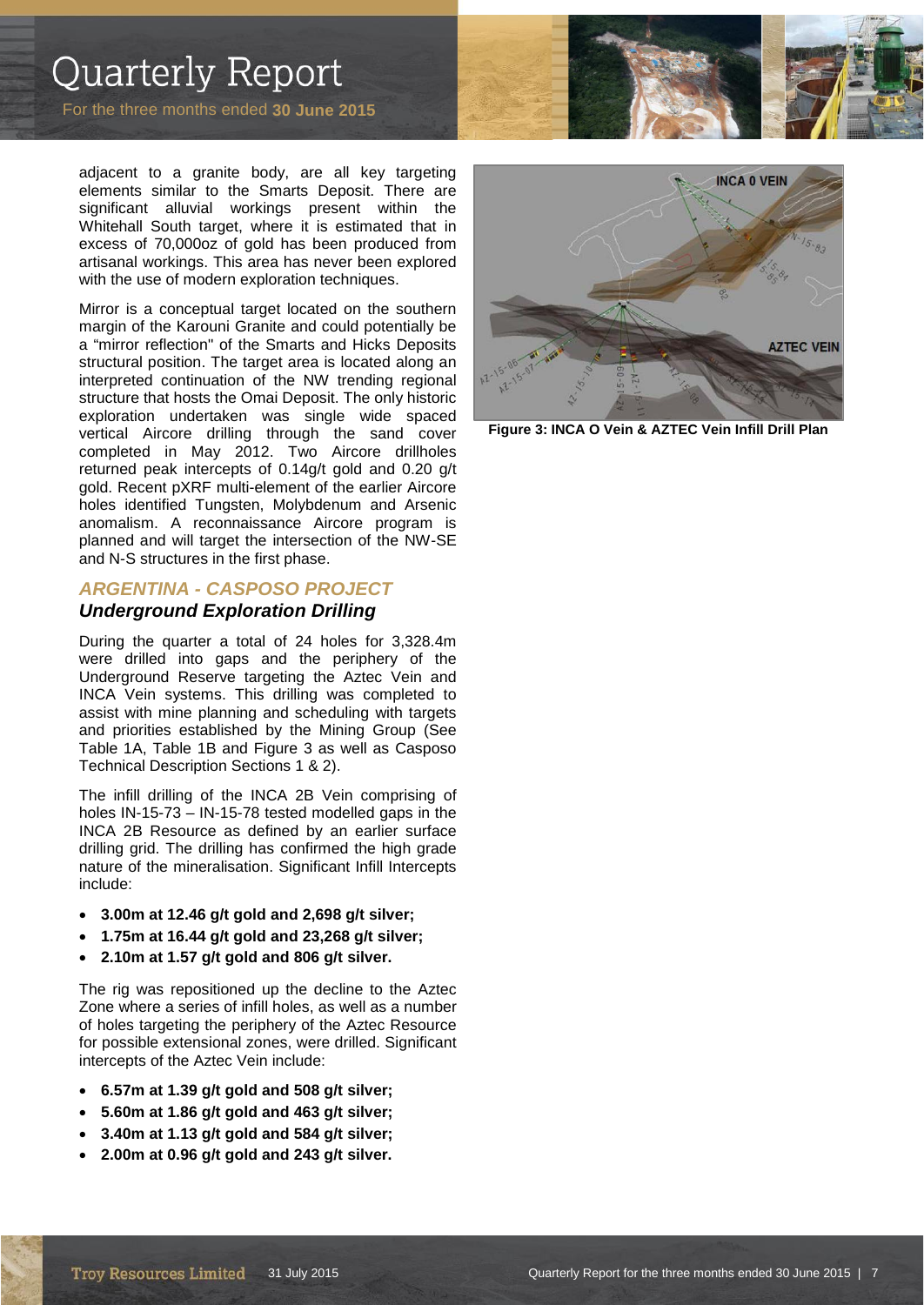For the three months ended **30 June 2015** 



### **FINANCE**

The Group's cash balance at 30 June 2015 was \$59.8 million.

Pursuant to the Investec Facility, the Company is now required to maintain a minimum liquidity position of \$15 million at all times. The funds from all Argentine sales are required to be transferred from Canada via Argentina before remitting any surpluses to Australia.

Dore at site and in transit at quarter end totaled 5,323oz. Au Eq.

The Company completed a two stage Share Placement and Share Purchase Plan to raise \$35.5 million (net of costs) during the quarter. Funds raised are being applied towards:

- A significant, brownfields exploration campaign at Karouni;
- Working capital for the build-up of full scale mining operations and commissioning of the processing plant at Karouni; and
- Strengthening the balance sheet to provide financial flexibility and for ongoing business development opportunities.

### *Banking Facility*

The \$100 million debt facility with Investec is fully drawn. During the quarter, the Company finalised arrangements with Investec to align the repayment schedule of its Revolving Corporate Loan Facility, with the start-up and commissioning period of operations at Karouni. The first repayment under the Facility is \$10 million on 30 September 2015 with the balance being amortised in quarterly instalments through to 30 June 2017.

### *Net Debt*

The Group's net debt position at 30 June 2015 was \$40.9 million, including \$0.8 million due to ICBC in Argentina.

### *Hedging*

The following table outlines the Company's hedging positions in place at 30 June 2015:

| <b>Maturity</b> | Gold<br>(oz.) | <b>Price</b><br>(US\$/oz.) | <b>Silver</b><br>(oz.) | <b>Price</b><br>(US\$/oz.) |
|-----------------|---------------|----------------------------|------------------------|----------------------------|
| Q1 FY16         | 15,000        | \$1,187.96                 | 668,000                | \$17.64                    |
| Q2 FY16         | 21,000        | \$1,183.95                 | 630,000                | \$17.86                    |
| Q3 FY16         | 26,500        | \$1,207.46                 | 75,000                 | \$16.55                    |
| Q4 FY16         | 18,000        | \$1,212.95                 |                        |                            |
| <b>Total</b>    | 80,500        | US\$1,198.92               | 1,373,000              | <b>US\$17.68</b>           |

Metal contracts that matured during the quarter were rolled and added to the back-end of the existing hedge programme. This has enabled the Company to maintain an average gold equivalent hedge price, of US\$1,219.72/oz.

The mark-to market valuation of the gold and silver hedges in place at 30 June 2015, based on a spot gold price of US\$1,172/oz., silver price of US\$15.74/oz. and the respective forward curves, totalled a hedge asset of \$5.9 million. The Company also has in place currency hedging for a total of \$6.5 million at an average AUD/USD of 0.769 for delivery between August and September 2015.

### *Exploration Expenditure*

During the quarter, total exploration expenditure incurred was \$2.0 million. Of this, \$0.9 million related to Guyana and \$1.1 million was spent in Argentina on underground drilling and closure of the regional exploration offices.

### *Capital Expenditure*

Capital and development expenditure during the quarter was \$29.8 million. Of this:

- \$8.4 million was incurred at Casposo, \$7.3 million for underground development and \$1.1 million for capital works including \$0.8 million on completion of the tailings dam extension;
- \$21.2 million was spent on Karouni, primarily for plant components and construction, tailings dam and site works; and
- \$0.2 million was incurred at Andorinhas finalizing the stripping of the Coruja open pit.

*The cost information and expenditure detail provided within this report are based on unaudited numbers.*

*All references to \$ are Australian dollars unless otherwise stated.*

### **CORPORATE**

### *Directors*

**Fred Grimwade**, Acting Non-Executive Chairman **Martin Purvis**, CEO **Ken Nilsson**, Executive Director **David Dix**, Non-Executive Director **John Jones**, Non-Executive Director **Richard Monti**, Non-Executive Director

#### **Issued Capital (as at 31 July 2015)**

| <b>Ordinary Shares</b>                    | 290,096,411 |
|-------------------------------------------|-------------|
| Unlisted Employee Options                 | 590,000     |
| <b>Employee Performance Rights</b>        | 12,000      |
| <b>Employee Share Appreciation Rights</b> | 1,760,000   |
| <b>Investec Bank Plc Options</b>          | 10,000,000  |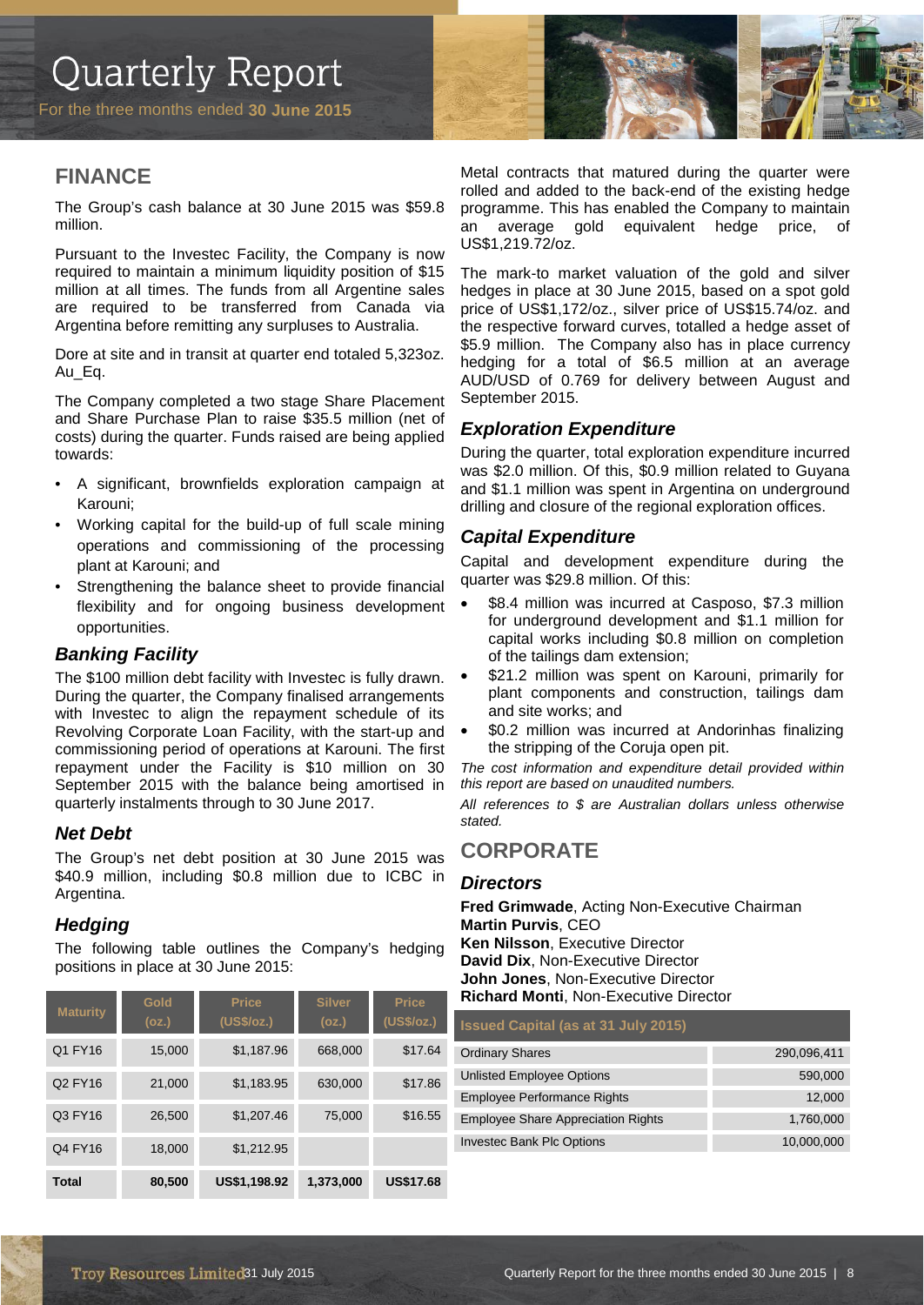### **The "Troy" Story**

Troy (ASX, TSX: TRY) is a successful gold and silver producer with a track record of low cost mine development and production. The Company is unique amongst its peers having paid 13 fully franked cash dividends over the 13 years to 2012. The Company expects to recommence paying dividends once the Karouni Project is in production.

Troy has been operating in South America since 2002 and, following the development of the Casposo project in Argentina, has entered a renewed growth phase which has lifted the Company's annual gold production to around 100,000oz of gold per annum. In July 2013 the Company acquired Azimuth Resources Limited which had discovered and delineated the Karouni Project, a high-grade gold Deposit in Guyana. The Company is fast tracking development of Karouni and expects first production in Q4 CY2015.

Troy is a responsible corporate citizen, committed to the best practice of health and safety, environmental stewardship and social responsibility.

For further information please contact:

**Stacey Apostolou**, Company Secretary Troy Resources Limited T: +61 8 9481 1277 |E: [troy@troyres.com.au](mailto:troy@troyres.com.au) **Martin Purvis**, CEO Troy Resources Limited

T: +61 8 9481 1277 |E: [troy@troyres.com.au](mailto:troy@troyres.com.au)

#### **Competent Person's Statement**

#### **Karouni**

The information in this report that relates to Exploration Results, Mineral Resources or Ore Reserves for the Karouni project is based on, and fairly represents, information and supporting documentation prepared by Mr Peter J Doyle, Vice President Exploration and Business Development of Troy, a Competent Person who is a Fellow of The Australasian Institute of Mining and Metallurgy and a "qualified person" under National Instrument 43 101 - "Standards of Disclosure for Mineral Projects". Mr Doyle has sufficient experience that is relevant to the style of mineralisation and type of deposit under consideration and to the activity being undertaken to qualify as a Competent Person as defined in the 2012 Edition of the 'Australasian Code for Reporting of Exploration Results, Mineral Resources and Ore Reserves'. Mr Doyle consents to the inclusion in the report of the matters based on his information in the form and context in which it appears. Mr Doyle is a full time employee of Troy.

The information relating to the Karouni Mineral Resource Estimate is extracted from the report entitled 'Smarts Deposit – Resource Update' created on 29 August 2013 (relodged 2 September 2013) and is available to view o[n www.troyres.com.au.](http://www.troyres.com.au/) 

The information relating to the results of the Karouni Preliminary Economic Assessment/Scoping Study is extracted from the report entitled 'West Omai Preliminary Economic Assessment and Scoping Study' created on 21 January 2014 and is available to view on www.troyr

The information relating to the results of the Karouni Pre-Feasibility Study is extracted from the report entitled Karouni Open-Cut Pre-Feasibility Study created on 28 July 2014 and is available to view on www.troyre

The Company confirms that it is not aware of any new information or data that materially affects the information included in the original market announcements relating to drill results, mineral resource estimates or studies and that all material assumptions and technical parameters underpinning the drill results and estimates in the relevant market announcements continue to apply and have not materially changed. The Company confirms that the form and context in which the Competent Person's findings are presented here have not been materially modified from the original market announcements.

#### **Casposo**

The information in this report that relates to Exploration Results at Casposo is based on, and fairly represents, information and supporting documentation prepared by Mr Peter J Doyle, Vice President Exploration and Business Development of Troy, a Competent Person who is a Fellow of The Australasian Institute of Mining and Metallurgy. Mr Doyle has sufficient experience that is relevant to the style of mineralisation and type of deposit under consideration and to the activity being undertaken to qualify as a Competent Person as defined in the 2012 Edition of the 'Australasian Code for Reporting of Exploration Results, Mineral Resources and Ore Reserves'. Mr Doyle consents to the inclusion in the report of the matters based on his information in the form and context in which it appears. Mr Doyle is a full time employee of Troy.

For further information regarding the Company's projects in Argentina, Brazil and Guyana including a description of Troy's quality assurance programme, quality control measures, the geology, sample collection and testing procedures in respect of the Company's projects please refer to the technical reports filed which are available on the Company's website.

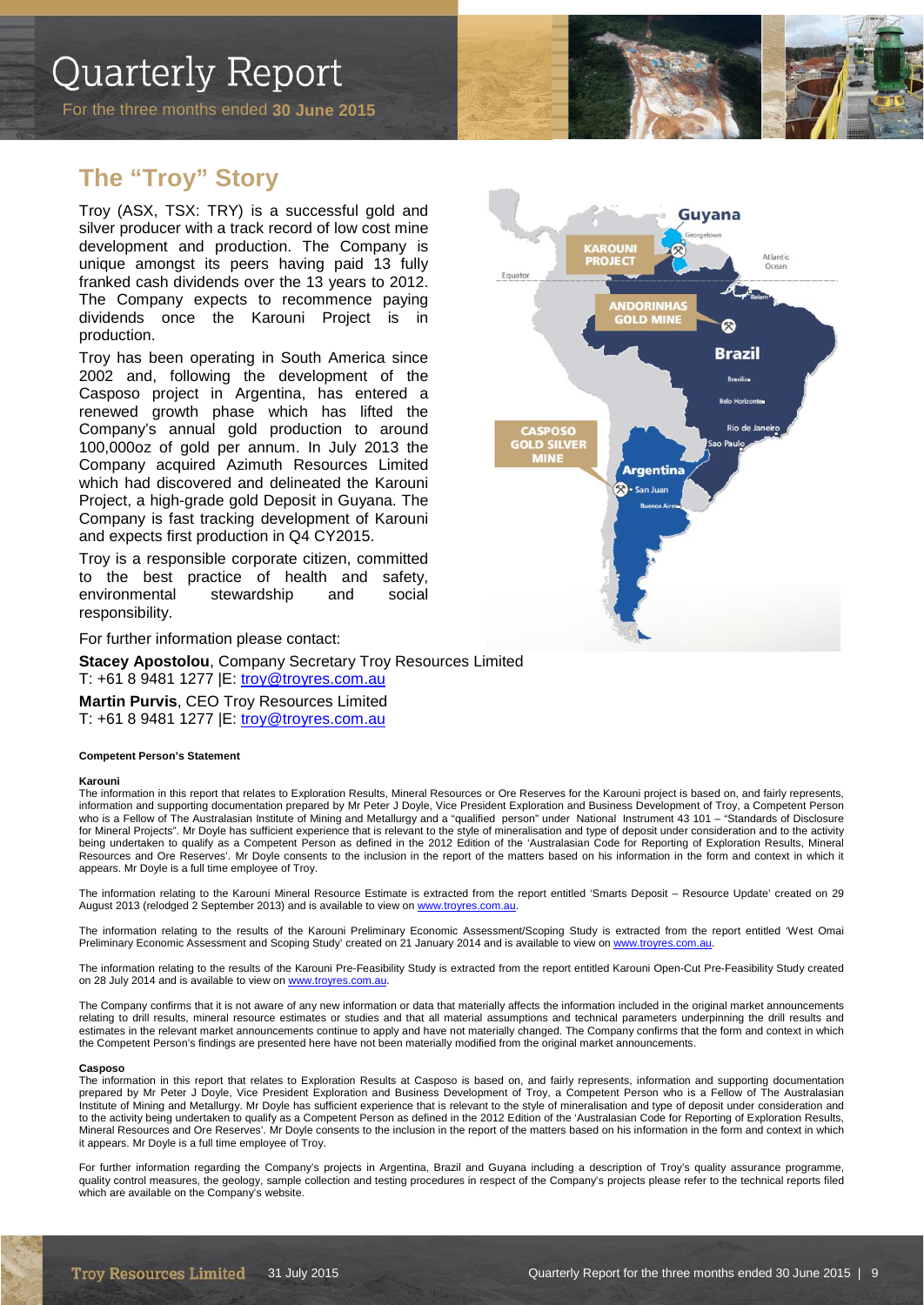

| Guyana Karouni Section 1: Sampling Techniques and Data |                                                                                                                                                                                                                                                                                                                                                                                                                                                                                                                                                                                                                                                                                                                                                                                                                                                                                                                                                                                                                                                                                                                                   |                                                                                                                                                                                                                                                                                                                                                                                                                                                                                                                                                                                                                                                                                                                                                                                                                                                                                                                                                                                                                                                                                                                                                                                                                                                                                                                                                                                                                                                                                                                                                                                                                                                                                                                                                                                                                                                                                                                                                                                                                                                                                                                                                                                                                                                                                                                                                                                                                                                                                                                                                                                                                                                                                                                                                                                                                                                                                                                                                                                                                                                                                                          |  |
|--------------------------------------------------------|-----------------------------------------------------------------------------------------------------------------------------------------------------------------------------------------------------------------------------------------------------------------------------------------------------------------------------------------------------------------------------------------------------------------------------------------------------------------------------------------------------------------------------------------------------------------------------------------------------------------------------------------------------------------------------------------------------------------------------------------------------------------------------------------------------------------------------------------------------------------------------------------------------------------------------------------------------------------------------------------------------------------------------------------------------------------------------------------------------------------------------------|----------------------------------------------------------------------------------------------------------------------------------------------------------------------------------------------------------------------------------------------------------------------------------------------------------------------------------------------------------------------------------------------------------------------------------------------------------------------------------------------------------------------------------------------------------------------------------------------------------------------------------------------------------------------------------------------------------------------------------------------------------------------------------------------------------------------------------------------------------------------------------------------------------------------------------------------------------------------------------------------------------------------------------------------------------------------------------------------------------------------------------------------------------------------------------------------------------------------------------------------------------------------------------------------------------------------------------------------------------------------------------------------------------------------------------------------------------------------------------------------------------------------------------------------------------------------------------------------------------------------------------------------------------------------------------------------------------------------------------------------------------------------------------------------------------------------------------------------------------------------------------------------------------------------------------------------------------------------------------------------------------------------------------------------------------------------------------------------------------------------------------------------------------------------------------------------------------------------------------------------------------------------------------------------------------------------------------------------------------------------------------------------------------------------------------------------------------------------------------------------------------------------------------------------------------------------------------------------------------------------------------------------------------------------------------------------------------------------------------------------------------------------------------------------------------------------------------------------------------------------------------------------------------------------------------------------------------------------------------------------------------------------------------------------------------------------------------------------------------|--|
| <b>Criteria</b>                                        | <b>JORC Code Explanation</b>                                                                                                                                                                                                                                                                                                                                                                                                                                                                                                                                                                                                                                                                                                                                                                                                                                                                                                                                                                                                                                                                                                      | <b>Commentary</b>                                                                                                                                                                                                                                                                                                                                                                                                                                                                                                                                                                                                                                                                                                                                                                                                                                                                                                                                                                                                                                                                                                                                                                                                                                                                                                                                                                                                                                                                                                                                                                                                                                                                                                                                                                                                                                                                                                                                                                                                                                                                                                                                                                                                                                                                                                                                                                                                                                                                                                                                                                                                                                                                                                                                                                                                                                                                                                                                                                                                                                                                                        |  |
| <b>Sampling Technique</b>                              | Nature and quality of sampling (cut<br>channels, random chips, or specific<br>specialized industry standard<br>measurement tools appropriate to the<br>minerals under investigation, such as<br>downhole gamma sondes, or handheld<br>XRF instruments, etc). These examples<br>should not be taken as limiting the broad<br>meaning of sampling.<br>Include reference to measures taken to<br>ensure sample representivity and the<br>appropriate calibration of any<br>measurement tools or systems used.<br>Aspects of the determination of<br>mineralisation that are Material to the<br><b>Public Report.</b><br>In cases where 'industry standard' work<br>has been done this would be relatively<br>simple (eg 'reverse circulation drilling was<br>used to obtain 1 m samples from which 3<br>kg was pulverized to produce a 30g charge<br>for fire assay'). In other cases more<br>explanation may be required, such as<br>where there is coarse gold that has<br>inherent sampling problems. Unusual<br>commodities or mineralisation types (eg<br>submarine nodules) may warrant<br>disclosure of detailed information. | The Smarts & Hicks Resource is being infill drilled using Reverse<br>Circulation (RC) drilling. The drill spacing is being infilled to nominal 25m<br>x 25m grid spacing. During the quarter drilling with a Reverse Circulation<br>(RC) rig and 2 Diamond Core (DC) rigs focused on the 1.7km section of<br>the Smarts Deposit that hosts the Indicated Resource.<br>Total drilling completed during the December quarter was 12 DC holes for<br>3243m.<br>A sample interval of 1m has been selected for the RC and Diamond Core<br>drilling with proximity to gold mineralisation (buffer zone). This sample<br>spacing ensures a representative sample weight is collected at a scale<br>sufficient to define geological and mineralisation boundaries. The 1m<br>samples are assayed at 1m intervals in visibly conspicuous<br>mineralisation or otherwise composited to 3m intervals before assay.<br>Any low grade internal zones are also assayed at 1m intervals and a<br>sample buffer is placed before and after the mineralisation boundary to<br>ensure the assays do not begin or end within high-grade mineralisation.<br>The original 1m samples are sent for assay where any significant gold<br>assay grades are recorded for the 3m composite samples.<br>The use of a 1m sample interval was selected after consideration of the<br>following:<br>$\bullet$<br>Consideration of previous sampling methodology.<br>The RC drilling method and sample collection process for current<br>$\bullet$<br>drill campaigns.<br>A representative sample weight suitable for transport, laboratory<br>$\bullet$<br>preparation and analysis.<br>The lithological thickness of the White Sands Formation and<br>$\bullet$<br>underlying basement lithology.<br>A mineralisation zone thickness ranging from several metres to tens<br>$\bullet$<br>of metres.<br>Suitability for statistical analysis. A standard sample length<br>$\bullet$<br>ensures all assay results are treated on equal support when<br>reviewing assay statistics (before sample compositing for<br>geostatistical analysis and resource estimation).<br>The Diamond Core and RC drilling method will in general provide<br>$\bullet$<br>superior sample collection compared to open-hole drill methods<br>(e.g. auger or RAB) and reduce the possibility of down-hole grade<br>smearing or contamination.<br>All RC samples were weighed to determine recoveries. All potentially<br>mineralised zones were then split and sampled at 1m intervals using<br>three-tier riffle splitters. Zones that appeared visually non-mineralised<br>were sampled as 3m composites. QA/QC procedures were completed as<br>per industry best practice standards (certified blanks and standards and<br>duplicate sampling).<br>Samples were dispatched to Actlabs in Georgetown, Guyana for sample<br>preparation, where they were crushed, dried and pulverized to produce a<br>sub sample for analysis. Actlabs has a fire assay facility in Georgetown<br>where 30g fire assays, gravimetric finishes and screen fire assays have |  |
| <b>Drilling</b>                                        | Drill type (eg core, reverse circulation,<br>open- hole hammer, rotary air blast, auger,<br>Bangka, sonic, etc) and details (eg core<br>diameter, triple or standard tube, depth of<br>diamond tails, face-sampling bit or other<br>type, whether core is oriented and if so, by<br>what method, etc).                                                                                                                                                                                                                                                                                                                                                                                                                                                                                                                                                                                                                                                                                                                                                                                                                            | been conducted.<br>Reverse Circulation "RC" drilling within the Resource area comprises 5.5<br>inch diameter face sampling hammer drilling and hole depths range from<br>49m to 133m.<br>Diamond Core drilling is conducted using contract drill rigs supplied by<br>Versa Drilling. Majority of the holes are drilled as HQ Size core.<br>During the quarter 16 Diamond Core holes were drilled for 6533.7m.                                                                                                                                                                                                                                                                                                                                                                                                                                                                                                                                                                                                                                                                                                                                                                                                                                                                                                                                                                                                                                                                                                                                                                                                                                                                                                                                                                                                                                                                                                                                                                                                                                                                                                                                                                                                                                                                                                                                                                                                                                                                                                                                                                                                                                                                                                                                                                                                                                                                                                                                                                                                                                                                                            |  |
| <b>Drill Sample Recovery</b>                           | Method of recording and assessing core<br>and chip sample recoveries and results<br>assessed.<br>Measures taken to maximize sample<br>recovery and ensure representative nature<br>of the samples.<br>Whether a relationship exists between<br>sample recovery and grade and whether<br>sample bias may have occurred due to<br>preferential loss/gain of fine/coarse<br>material.                                                                                                                                                                                                                                                                                                                                                                                                                                                                                                                                                                                                                                                                                                                                                | RC recoveries are logged and recorded in the database. Overall<br>recoveries are >75% for the RC; there are no significant sample recovery<br>problems. A technician is always present at the rig to monitor and record<br>recovery.<br>RC samples were visually checked for recovery, moisture and<br>contamination. The Bulk of the Resource is defined by DC and RC drilling,<br>which have high sample recoveries. The style of mineralisation, with<br>frequent high-grades and visible gold, require large diameter core and<br>good recoveries to evaluate the deposit adequately. The consistency of<br>the mineralised intervals is considered to preclude any issue of sample<br>bias due to material loss or gain.<br>Core recovery is a quantifiable measurement defined as the total linear<br>amount of physical core sample extracted over the total linear advance in<br>a hole, expressed as a percentage. Recovery is often measured against a<br>section of advance, typically in the target zone and/or for the entire hole.<br>$CR$ (%) = Length of core X 100<br>Length of advance The core being created is encapsulated within, and<br>subsequently extracted by, a retrievable sampling device called a core<br>barrel. The core barrel is a mechanically designed device consisting of<br>many interconnected engineered components. It is connected to a<br>consumable core drilling bit, typically made with synthetic diamonds,<br>which is the core cutting tool. As the drill bit penetrates through the<br>material, Geologists and Company Technicians regularly collect core                                                                                                                                                                                                                                                                                                                                                                                                                                                                                                                                                                                                                                                                                                                                                                                                                                                                                                                                                                                                                                                                                                                                                                                                                                                                                                                                                                                                                                                                                           |  |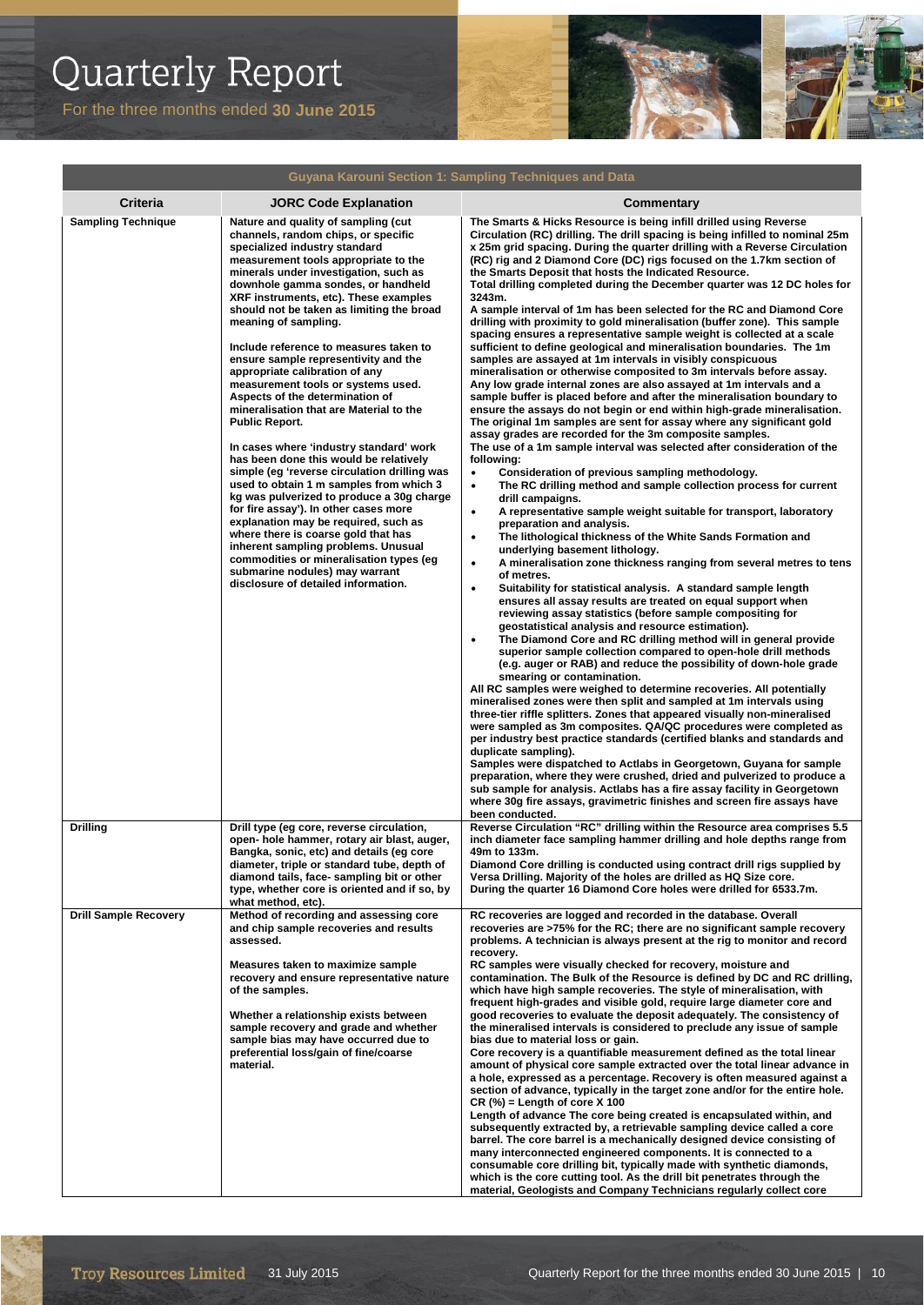

|                                                         |                                                                                                                                                                                                                                                                                                                                                                                                                                                                                                                                                                                                                                                                                                 | recovery data for each and every hole drilled. This data is entered into the<br>drilling database with percentage recovery recorded for each interval<br>drilled.                                                                                                                                                                                                                                                                                                                                                                                                                                                                                                                                                                                                                                                                                                                                                                                                                                                                                                                                                                                                                                                                                                                                                           |
|---------------------------------------------------------|-------------------------------------------------------------------------------------------------------------------------------------------------------------------------------------------------------------------------------------------------------------------------------------------------------------------------------------------------------------------------------------------------------------------------------------------------------------------------------------------------------------------------------------------------------------------------------------------------------------------------------------------------------------------------------------------------|-----------------------------------------------------------------------------------------------------------------------------------------------------------------------------------------------------------------------------------------------------------------------------------------------------------------------------------------------------------------------------------------------------------------------------------------------------------------------------------------------------------------------------------------------------------------------------------------------------------------------------------------------------------------------------------------------------------------------------------------------------------------------------------------------------------------------------------------------------------------------------------------------------------------------------------------------------------------------------------------------------------------------------------------------------------------------------------------------------------------------------------------------------------------------------------------------------------------------------------------------------------------------------------------------------------------------------|
| Logging                                                 | Whether core and chip samples have been<br>geologically and geotechnical logged to a<br>level of detail to support appropriate<br>Mineral Resource estimation, mining<br>studies and metallurgical studies.<br>Whether logging is qualitative or<br>quantitative in nature. Core (or<br>costean/Trench, channel, etc)<br>photography.<br>The total length and percentage of the<br>relevant intersections logged.                                                                                                                                                                                                                                                                               | Geotechnical logging was carried out on all diamond drill holes for<br>recovery, RQD and number of defects (per interval). Information on<br>structure type, dip, dip direction, alpha angle, beta angle, texture, shape,<br>roughness and fill material is stored in the structure/Geotech table of the<br>database.<br>Logging of diamond core and RC samples recorded lithology, mineralogy,<br>mineralisation, structural (DDH only), weathering, alteration, colour and<br>other features of the samples. Core was photographed in both dry and<br>wet form.<br>All drilling has been logged to standard that is appropriate for the<br>category of Resource which is being reported.                                                                                                                                                                                                                                                                                                                                                                                                                                                                                                                                                                                                                                  |
| <b>Sub-Sampling Technique</b><br>and Sample Preparation | If core, whether cut or sawn and whether<br>quarter, half or all core taken. If non-core,<br>whether riffled, tube sampled, rotary split,<br>etc and whether sampled wet or dry.<br>For all sample types, the nature, quality<br>and appropriateness of the sample<br>preparation technique.<br>Quality control procedures adopted for all<br>sub-sampling stages to maximize<br>representivity of samples.<br>Measures taken to ensure that the<br>sampling is representative of the in situ<br>material collected, including for instance<br>results for field duplicate/second-half<br>sampling. Whether sample sizes are<br>appropriate to the grain size of the material<br>being sampled. | RC samples were collected on the rig using a three tier riffle splitter. All<br>samples were dry.<br>The sample preparation for all samples follows industry best practice.<br>Actlabs in Georgetown, Guyana for sample preparation, where they were<br>crushed, dried and pulverized to produce a sub sample for analysis.<br>Sample preparation involving oven drying, coarse crushing, followed by<br>total pulverization LM2 grinding mills to a grind size of 85% passing 75<br>microns.<br>Field QC procedures involve the use of certified reference material as<br>assay standards, blanks, and duplicates for the RC samples only. The<br>insertion rate of these averaged 2:20 for core and 3:20 for RC.<br>Field duplicates were taken on for both 1m RC splits and 3m composites<br>for RC, using a riffle splitter.                                                                                                                                                                                                                                                                                                                                                                                                                                                                                            |
| Quality of Assay Data and<br><b>Laboratory Tests</b>    | The nature, quality and appropriateness of<br>the assaying and laboratory procedures<br>used and whether the technique is<br>considered partial or total.<br>For geophysical tools, spectrometers,<br>handheld XRF instruments, etc, the<br>parameters used in determining the<br>analysis including instrument make and<br>model, reading times, calibrations factors<br>applied and their derivation, etc.<br>Nature of quality control procedures<br>adopted (eq standards, blanks, duplicates,<br>external laboratory checks) and whether<br>acceptable levels of accuracy (ie lack of<br>bias) and precision have been established.                                                        | The laboratory used an aqua regia digest followed by fire assay for with<br>an AAS finish for gold analysis.<br>No geophysical tools were used to determine any element concentrations<br>used in this Resource Estimate.<br>Sample preparation checks for fineness were carried out by the<br>laboratory as part of their internal procedures to ensure the grind size of<br>85% passing 75 micron was being attained.<br>Laboratory QA/QC involves the use of internal lab standards using<br>certified reference material, blanks, splits and duplicates as part of the in<br>house procedures.<br>Certified reference materials, having a good range of values, were<br>inserted blindly and randomly. Results highlight that sample assay values<br>are accurate and that contamination has been contained.<br>Repeat or duplicate analysis for samples shows that the precision of<br>samples is within acceptable limits.<br>Sample preparation conducted by ActLabs Guyana Inc. and fire assay<br>performed by ActLabs Chile -Assayed by 30q fire assay with gravimetric<br>finish.<br>QA/QC protocol: For diamond core one blank and one standard inserted<br>for every 18 core samples (2 QA/QC samples within every 20 samples<br>dispatched, or 1 QA/QC sample per 10 samples dispatched) and no<br>duplicates. |
| <b>Verification of Sampling</b><br>and Assaying         | The verification of significant intersections<br>by either independent or alternative<br>company personnel.<br>The use of twinned holes The verification<br>of significant intersections by either<br>independent or alternative company<br>personnel. Discuss any adjustment to<br>assay data.                                                                                                                                                                                                                                                                                                                                                                                                 | Troy's QP P. Doyle has visually verified significant intersections in<br>diamond core and RC drilling.<br>Primary data was collected using a set of company standard ExcelTM<br>templates on Toughbook laptop computer using lookup codes. The<br>information was validated on-site by the Company's database technicians<br>and then merged and validated into a final database.                                                                                                                                                                                                                                                                                                                                                                                                                                                                                                                                                                                                                                                                                                                                                                                                                                                                                                                                           |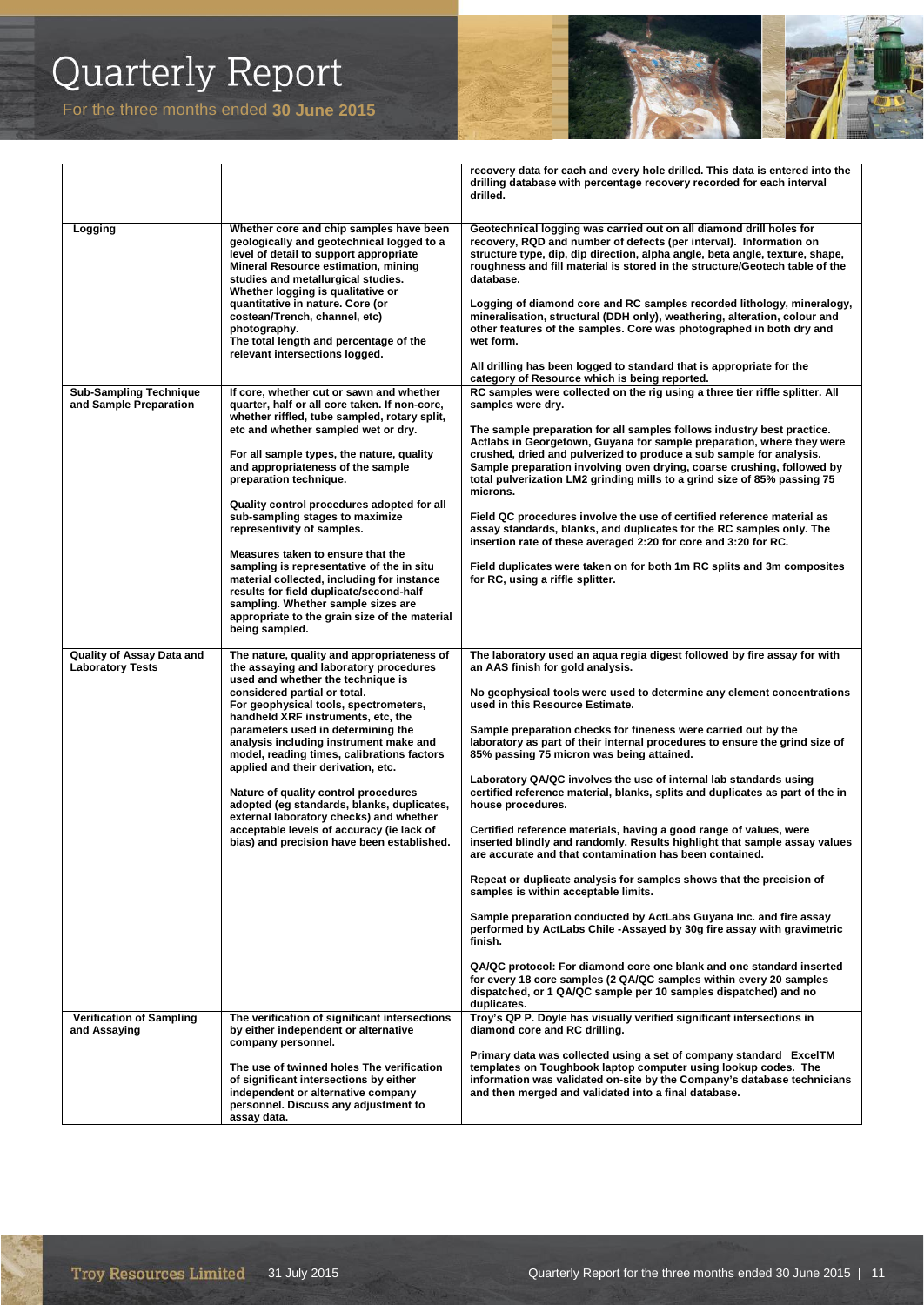For the three months ended **30 June 2015** 



| <b>Location of Data points</b>                                                               | Accuracy and quality of surveys used to<br>locate drill holes (collar and down- hole<br>surveys), trenches, mine workings and<br>other locations used in Mineral Resource<br>estimation. Specification of the grid<br>system used Quality and adequacy of<br>topographic control.                                                                                                                                                                                                      | All drillholes have been located by DGPS in UTM grid PSAD56 Zone 21<br>North.<br>Downhole surveys were completed at the end of every hole where<br>possible using a Reflex Gyro downhole survey tool, taking measurements<br>every 5m.                                                                                                                                                                                                                                                                                                                                                                                                                                                                                                                                                                                                                                                                                                                                                                                                                                                                                                                                                                                                                                                                                                                                                                                                                                                                                                                                                                                                                                                                                                                                                                                                                                                                                |
|----------------------------------------------------------------------------------------------|----------------------------------------------------------------------------------------------------------------------------------------------------------------------------------------------------------------------------------------------------------------------------------------------------------------------------------------------------------------------------------------------------------------------------------------------------------------------------------------|-----------------------------------------------------------------------------------------------------------------------------------------------------------------------------------------------------------------------------------------------------------------------------------------------------------------------------------------------------------------------------------------------------------------------------------------------------------------------------------------------------------------------------------------------------------------------------------------------------------------------------------------------------------------------------------------------------------------------------------------------------------------------------------------------------------------------------------------------------------------------------------------------------------------------------------------------------------------------------------------------------------------------------------------------------------------------------------------------------------------------------------------------------------------------------------------------------------------------------------------------------------------------------------------------------------------------------------------------------------------------------------------------------------------------------------------------------------------------------------------------------------------------------------------------------------------------------------------------------------------------------------------------------------------------------------------------------------------------------------------------------------------------------------------------------------------------------------------------------------------------------------------------------------------------|
| Data Spacing and<br><b>Distribution</b>                                                      | Data spacing for reporting of Exploration<br>Results.                                                                                                                                                                                                                                                                                                                                                                                                                                  | The nominal drillhole spacing is 50m by 50m and in places 25m<br>(northwest) by 25m (northeast).                                                                                                                                                                                                                                                                                                                                                                                                                                                                                                                                                                                                                                                                                                                                                                                                                                                                                                                                                                                                                                                                                                                                                                                                                                                                                                                                                                                                                                                                                                                                                                                                                                                                                                                                                                                                                      |
|                                                                                              | Whether the data spacing and distribution<br>is sufficient to establish the degree of<br>geological and grade continuity<br>appropriate for the Mineral Resource and<br>Ore Reserve estimation procedure(s) and<br>classifications applied.<br>Whether sample compositing has been<br>applied.                                                                                                                                                                                         | The mineralised domains have demonstrated sufficient continuity in both<br>geological and grade to support the definition of Mineral Resource and<br>Reserves, and the classifications applied under the 2012 JORC Code.<br>Samples have been composited to one metre lengths, and adjusted where<br>necessary to ensure that no residual sample lengths have been excluded<br>(best fit).                                                                                                                                                                                                                                                                                                                                                                                                                                                                                                                                                                                                                                                                                                                                                                                                                                                                                                                                                                                                                                                                                                                                                                                                                                                                                                                                                                                                                                                                                                                            |
| <b>Orientation of Data in</b><br><b>Relation to Geological</b><br><b>Structure</b>           | Whether the orientation of sampling<br>achieves unbiased sampling of possible<br>structures and the extent to which this is<br>known, considering the deposit type.<br>If the relationship between the drilling<br>orientation and the orientation of key<br>mineralised structures is considered to<br>have introduced a sampling bias, this<br>should be assessed and reported if<br>material.                                                                                       | The majority of the data is drilled to either magnetic 050° or 230°<br>orientations, which is orthogonal / perpendicular to the orientation of the<br>mineralised trend. The bulk of the drilling is almost perpendicular to the<br>mineralised domains. Structural logging based on oriented core<br>indicates that the main mineralisation controls are largely perpendicular<br>to drill direction.<br>No orientation based sampling bias has been identified in the data at this<br>point.                                                                                                                                                                                                                                                                                                                                                                                                                                                                                                                                                                                                                                                                                                                                                                                                                                                                                                                                                                                                                                                                                                                                                                                                                                                                                                                                                                                                                        |
| <b>Sample Security</b>                                                                       | The measures taken to ensure sample<br>security                                                                                                                                                                                                                                                                                                                                                                                                                                        | Chain of custody is managed by Troy.                                                                                                                                                                                                                                                                                                                                                                                                                                                                                                                                                                                                                                                                                                                                                                                                                                                                                                                                                                                                                                                                                                                                                                                                                                                                                                                                                                                                                                                                                                                                                                                                                                                                                                                                                                                                                                                                                  |
|                                                                                              |                                                                                                                                                                                                                                                                                                                                                                                                                                                                                        | Samples are stored on site and delivered by Troy personnel to Actlabs,<br>Georgetown, for sample preparation.                                                                                                                                                                                                                                                                                                                                                                                                                                                                                                                                                                                                                                                                                                                                                                                                                                                                                                                                                                                                                                                                                                                                                                                                                                                                                                                                                                                                                                                                                                                                                                                                                                                                                                                                                                                                         |
|                                                                                              | <b>JORC Code Explanation</b>                                                                                                                                                                                                                                                                                                                                                                                                                                                           | When applicable the sample pulps for assay are then delivered to DHL<br>and freighted to Actlabs, Santiago assay laboratory.<br>Whilst in storage, they are kept under guard in a locked yard. Tracking                                                                                                                                                                                                                                                                                                                                                                                                                                                                                                                                                                                                                                                                                                                                                                                                                                                                                                                                                                                                                                                                                                                                                                                                                                                                                                                                                                                                                                                                                                                                                                                                                                                                                                               |
|                                                                                              |                                                                                                                                                                                                                                                                                                                                                                                                                                                                                        | sheets are used to track the progress of batches of samples                                                                                                                                                                                                                                                                                                                                                                                                                                                                                                                                                                                                                                                                                                                                                                                                                                                                                                                                                                                                                                                                                                                                                                                                                                                                                                                                                                                                                                                                                                                                                                                                                                                                                                                                                                                                                                                           |
|                                                                                              |                                                                                                                                                                                                                                                                                                                                                                                                                                                                                        |                                                                                                                                                                                                                                                                                                                                                                                                                                                                                                                                                                                                                                                                                                                                                                                                                                                                                                                                                                                                                                                                                                                                                                                                                                                                                                                                                                                                                                                                                                                                                                                                                                                                                                                                                                                                                                                                                                                       |
|                                                                                              | <b>Section 2 Karouni Reporting of Exploration Results</b>                                                                                                                                                                                                                                                                                                                                                                                                                              |                                                                                                                                                                                                                                                                                                                                                                                                                                                                                                                                                                                                                                                                                                                                                                                                                                                                                                                                                                                                                                                                                                                                                                                                                                                                                                                                                                                                                                                                                                                                                                                                                                                                                                                                                                                                                                                                                                                       |
| <b>Criteria</b>                                                                              | <b>JORC Code Explanation</b>                                                                                                                                                                                                                                                                                                                                                                                                                                                           | <b>Commentary</b>                                                                                                                                                                                                                                                                                                                                                                                                                                                                                                                                                                                                                                                                                                                                                                                                                                                                                                                                                                                                                                                                                                                                                                                                                                                                                                                                                                                                                                                                                                                                                                                                                                                                                                                                                                                                                                                                                                     |
| <b>Mineral Tenement and</b><br><b>Land Tenure Status</b><br><b>Exploration Done by Other</b> | Type, reference name/number, location<br>and ownership including agreements or<br>material issues with third parties such as<br>joint ventures, partnerships, overriding<br>royalties, native title interests, historical<br>sites, wilderness or national park and<br>environmental settings.<br>The security of the tenure held at the time<br>of reporting along with any known<br>impediments to obtaining a license to<br>operate in the area.<br>Acknowledgment and appraisal of | The Karouni Project tenements cover an aggregate area of 253,538 acres<br>(102,605ha), granting the holders the right to explore for gold or gold and<br>diamonds.<br>The tenements have been acquired by either direct grant to Pharsalus<br>Gold (25,990 acres /10,518ha) or by contractual agreements with tenement<br>holders (227,548 acres 92,087ha). Apart from the Kaburi Agreement<br>(29,143 acres 11,794ha), which provides for Pharsalus Gold to earn a 90%<br>interest, all other vendor agreements provide Pharsalus Gold with the<br>right to obtain an ultimate interest of 100%.<br>The Karouni Project comprises a single (large scale) mining license, 94<br>(small scale) claim licences, 217 (medium scale) prospecting and mining<br>permits, and 6 (large scale) Prospecting Licences.<br>All licences, permits and claims are granted for either gold or gold and<br>diamonds. The (large scale) prospecting licences include three licences<br>won by Pharsalus Gold at open auction on 22 November 2007 (GS14: P-<br>18, P-19 and P-20) which are owned 100% by Pharsalus Gold.<br>The various mining permits that cover the Smarts Deposit were originally<br>owned by L. Smarts and George Hicks Mining.<br>The permits were purchased by Pharsalus Gold (a wholly owned<br>subsidiary of Azimuth Resources) in 2011.<br>Troy Resources acquired the permits with the acquisition of Azimuth<br>Resources in August 2013. All transfer fees have been paid, and the<br>permits are valid and up to date with the Guyanese authorities. The<br>payment of gross production royalties are provided for by the Act and the<br>amount of royalty to be paid for mining licences 5%, however recent<br>mineral agreements entered into stipulate a royalty of 8% if the gold price<br>is above US\$1,000 per ounce.<br>Very little exploration has been carried out over the tenement prior to |

**exploration by other parties.**

**Parties**

**Portions of the Karouni Project have been held more or less continuously** 

**Azimuth's involvement which commenced in 2011.**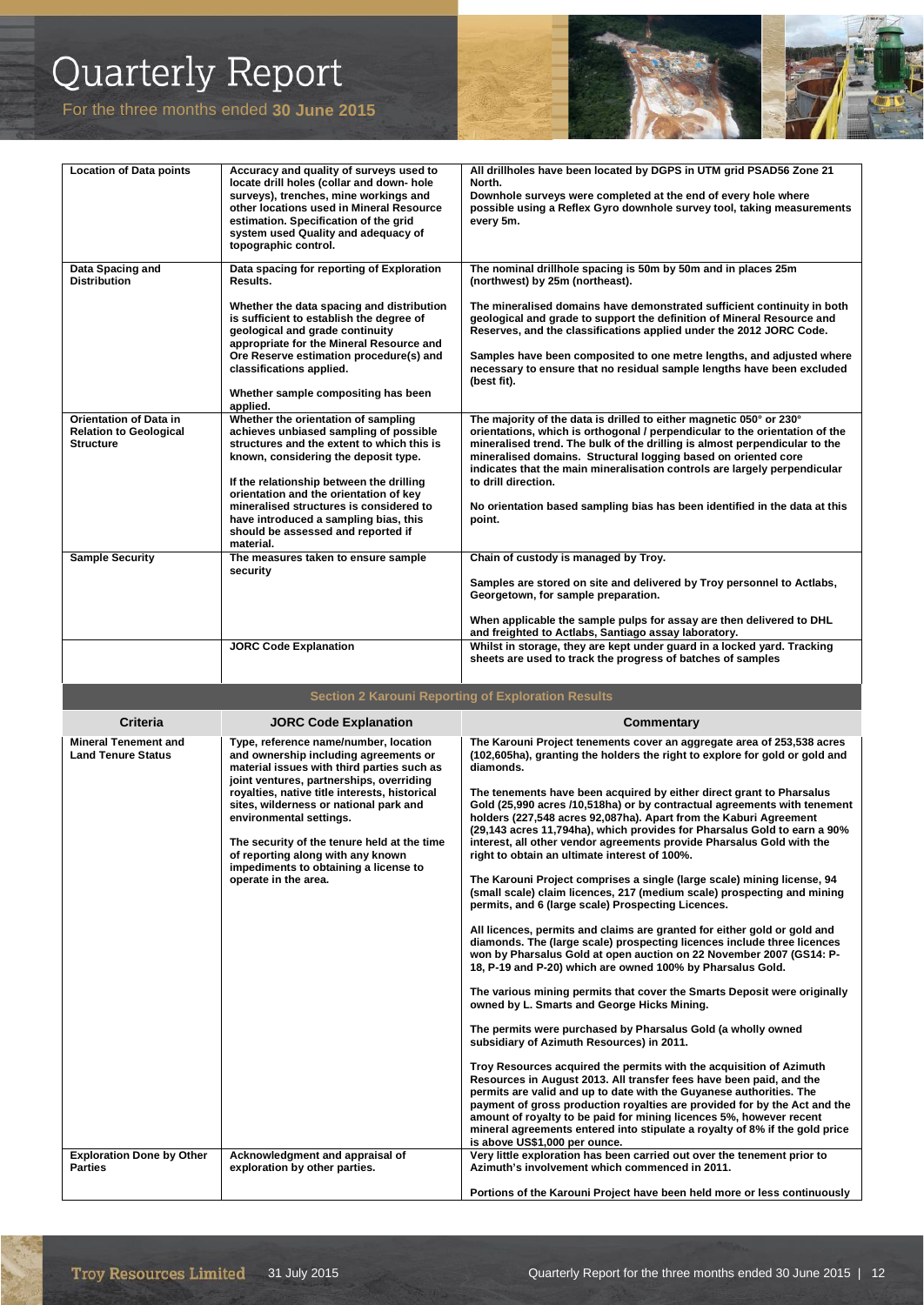

|         |                                                                  | by small family gold mining syndicates (locally termed 'Pork Knockers')<br>since the 1960's. This situation persists to the present day.                                                                                                                                                                                                                                                                                                                                                                                                                                                                                                        |
|---------|------------------------------------------------------------------|-------------------------------------------------------------------------------------------------------------------------------------------------------------------------------------------------------------------------------------------------------------------------------------------------------------------------------------------------------------------------------------------------------------------------------------------------------------------------------------------------------------------------------------------------------------------------------------------------------------------------------------------------|
|         |                                                                  | Portions of the current project area were variously held under option to<br>purchase agreements by Cominco (1974-75), Overseas Platinum<br>Corporation (1988) and Cathedral Gold Corporation (1993-2002).                                                                                                                                                                                                                                                                                                                                                                                                                                       |
|         |                                                                  | In 1999, Cathedral Gold joint ventured the property to Cambior, then<br>owner and operator of the Omai Gold Mine located 40km to the east, with<br>a view to processing the Hicks mineralisation through the Omai<br>processing facility. Cambior intended to use its existing mining fleet,<br>rather than road trains, to haul mill feed from the Hicks Deposit.<br>Execution of this approach proved uneconomic and disruptive to the<br>mining schedule at Omai itself. No further work was undertaken and the<br>joint venture was terminated in 2000.                                                                                     |
|         |                                                                  | Available historic records and data were reviewed by both Troy during<br>Due Diligence prior to the takeover and by Runge as part of the Resource<br>modeling and estimation work.                                                                                                                                                                                                                                                                                                                                                                                                                                                              |
| Geology | Deposit type, geological setting and style<br>of mineralisation. | Primary gold mineralisation is exposed at several localities within the<br>Karouni Project, the most notable being the Hicks, Smarts and Larken<br>Prospects along the northern extremity of the Project. Here the White<br>Sand Formation cover has been removed by erosion to expose the<br>underlying mineralised Palaeoproterozoic Greenstone successions of the<br>Trans- Amazonian Barama-Mazaruni Group                                                                                                                                                                                                                                  |
|         |                                                                  | <b>Extensive superficial cover of White Sand Formation within the central</b><br>and southern portions of the Project tenements masks the basement<br>lithology and conceals any gold mineralisation.                                                                                                                                                                                                                                                                                                                                                                                                                                           |
|         |                                                                  | The evaluation of airborne geophysical data has however indicated that<br>the Barama-Mazaruni Greenstone Belts and associated syntectonic<br>intrusives persist at shallow depth beneath this cover.                                                                                                                                                                                                                                                                                                                                                                                                                                            |
|         |                                                                  | The mineralisation at the Smarts, Hicks and Larken Zones is associated<br>with a shear zone that transects a sequence of mafic to intermediate<br>volcanic, volcanoclastics and pyroclastic rocks. The shear zone dips<br>steeply towards the southwest, strikes northwest to southeast, and is<br>characterized by intense brittle-ductile deformation and carbonate<br>alteration plus quartz veining and abundant pyrite.                                                                                                                                                                                                                    |
|         |                                                                  | The high grade gold mineralisation is usually associated with zones of<br>dilational and stockworks quartz veining within and adjacent to the shear<br>zone.                                                                                                                                                                                                                                                                                                                                                                                                                                                                                    |
|         |                                                                  | At the Smarts Deposit gold is hosted by a northwest trending, sub-<br>vertical to steeply southwest dipping shear zone 2,800m in strike length<br>and up to 60m wide. The shear zone has developed within basalts and<br>andesites comprising the footwall greenstone succession along the<br>north-eastern limb of a shallowly northwest plunging anticline. Auriferous<br>mineralisation is also noted at the contacts of porphyry-granite<br>intrusives. The shear zone is comprised of semi-continuous zones of<br>quartz lenses and quartz-carbonate veining or brecciation.                                                               |
|         |                                                                  | Numerous, moderately well-defined gold-rich lenses, up to 15m wide,<br>occur within the shear zone and are characterized by anomalous quartz<br>veining, quartz flooding, shearing, chloritization, seritisation and<br>pyritisation. Visible gold and the majority of gold values typically occur<br>within and along margins of quartz veins, in silicified granitic dykes, and<br>in adjacent, pyritic, often sheared meta-andesite. Pyrite is common at up<br>to 3% by volume associated with auriferous quartz veins. Mineralisation<br>is variously accompanied by silica- sericite-chlorite-carbonate- pyrite-<br>tourmaline alteration. |
|         |                                                                  | Gold mineralisation at the Smarts /Hicks Deposits are hosted by a<br>northwest trending, sub-vertical to steeply southwest dipping shear zone<br>some 2,500m in strike length and up to 60m wide in places. The shear<br>zone has developed within basalts and andesites comprising the footwall<br>greenstone succession along the north-eastern limb of a shallowly<br>northwest plunging anticline. Auriferous mineralisation is also noted at<br>the contacts of porphyry-granite intrusives. The shear zone is comprised<br>of semi-continuous zones of quartz lenses and quartz-carbonate veining<br>or brecciating.                      |
|         |                                                                  | Visible gold and the majority of gold values typically occur within and<br>along margins of quartz veins, in silicified granitic dykes, and in adjacent,<br>pyritic, often sheared meta-andesite. Pyrite is common at up to 3% by<br>volume, with local, trace amounts of Molybdenite, galena and sphalerite,<br>associated with auriferous quartz veins. Mineralisation is variously<br>accompanied by silica- sericite-chlorite-carbonate-pyrite-tourmaline<br>alteration, while fuchsite is developed within porphyry intrusives in<br>contact with high magnesium basalts and along shear zones.                                            |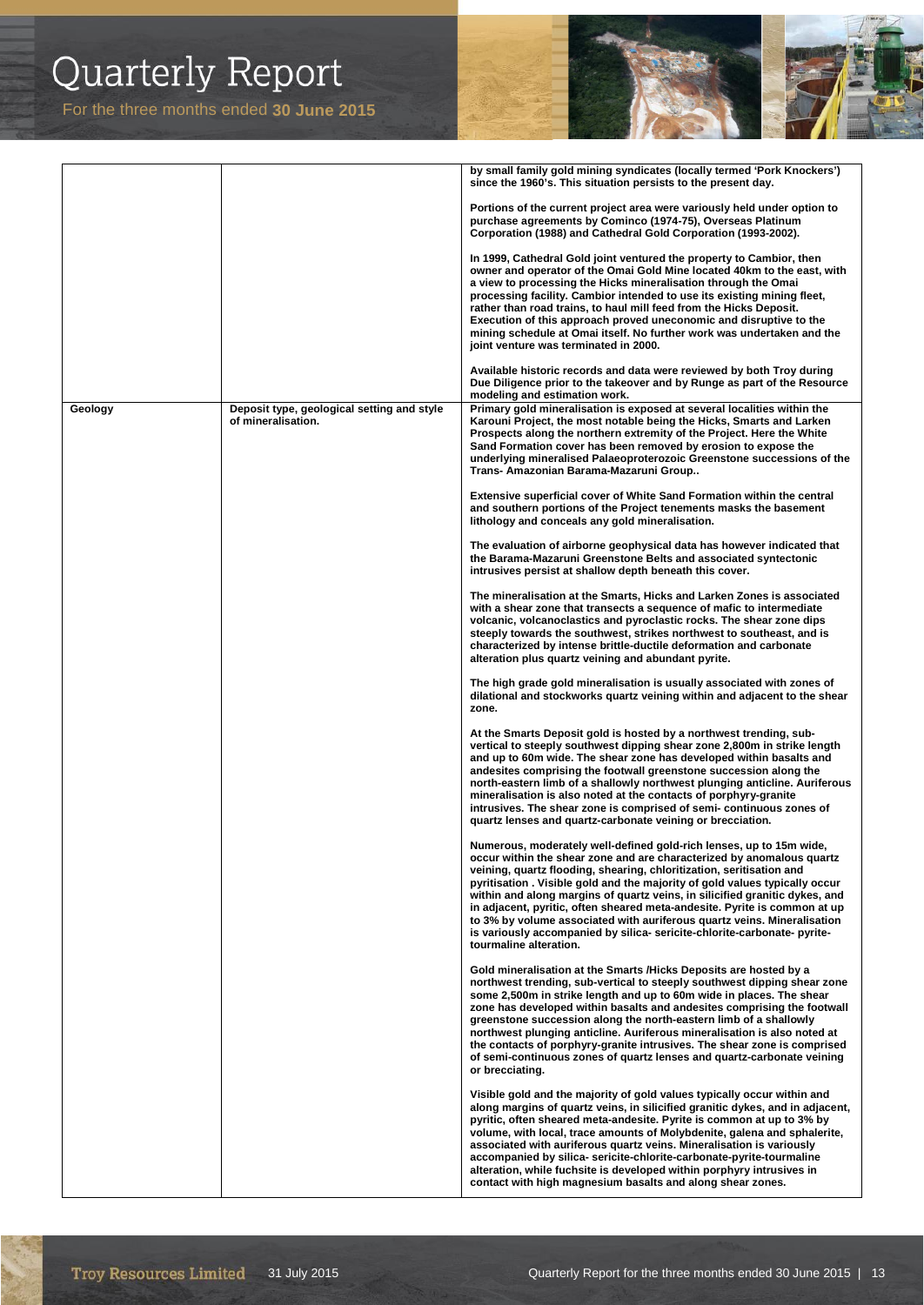

| <b>Drill Hole Information</b>                                                               | A summary of all information material to<br>the understanding of the exploration<br>results including a tabulation of the<br>following information for all Material drill<br>holes:<br>• easting and northing of the drill hole<br>collar<br>• elevation or RL (Reduced Level -<br>elevation above sea level in metres) of the<br>drill hole collar<br>• dip and azimuth of the hole<br>• down hole length and interception depth<br>• hole length<br>. If the exclusion of this information is<br>justified on the basis that the information<br>is not Material and this exclusion does not<br>detract from the understanding of the<br>report, the Competent Person should<br>clearly explain why this is the case.                                                                                                                                                                                                   | Intercepts that form the basis of this announcement are tabulated in Table<br>1 kin the body of the announcement and incorporate Hole ID, Easting,<br>Northing, Dip, Azimuth, Depth and Assay data for mineralised intervals.<br>Appropriate maps and plans also accompany this announcement.<br>Complete detailed data on the project is included in the NI-43101 Tech<br>Reports available on the Company's website with the current report dated<br>September 8, 2014.                                                                                                                                                                                                                                                                                                                                                                                                                                                                                                                                                                                                                                                                                                                                                                                                                                                                                                                                                                                                                                                                                              |
|---------------------------------------------------------------------------------------------|--------------------------------------------------------------------------------------------------------------------------------------------------------------------------------------------------------------------------------------------------------------------------------------------------------------------------------------------------------------------------------------------------------------------------------------------------------------------------------------------------------------------------------------------------------------------------------------------------------------------------------------------------------------------------------------------------------------------------------------------------------------------------------------------------------------------------------------------------------------------------------------------------------------------------|------------------------------------------------------------------------------------------------------------------------------------------------------------------------------------------------------------------------------------------------------------------------------------------------------------------------------------------------------------------------------------------------------------------------------------------------------------------------------------------------------------------------------------------------------------------------------------------------------------------------------------------------------------------------------------------------------------------------------------------------------------------------------------------------------------------------------------------------------------------------------------------------------------------------------------------------------------------------------------------------------------------------------------------------------------------------------------------------------------------------------------------------------------------------------------------------------------------------------------------------------------------------------------------------------------------------------------------------------------------------------------------------------------------------------------------------------------------------------------------------------------------------------------------------------------------------|
| <b>Data Aggregation Methods</b>                                                             | In reporting Exploration Results, weighting<br>averaging techniques, maximum and/or<br>minimum grade truncations (eg cutting of<br>high grades) and cut-off grades are usually<br>Material and should be stated. Where<br>aggregate intercepts incorporate short<br>lengths of high grade results and longer<br>lengths of low grade results, the procedure<br>used for such aggregation should be<br>stated and some typical examples of such<br>aggregations should be shown in detail.<br>The assumptions used for any reporting of<br>metal equivalent values should be clearly<br>stated.                                                                                                                                                                                                                                                                                                                           | All intersections are assayed on one meter intervals<br>No top cuts have been applied to exploration results<br>Mineralised intervals are reported with a maximum of 2m of internal<br>dilution of less than 0.5g/t<br>Mineralised intervals are reported on a weighted average basis                                                                                                                                                                                                                                                                                                                                                                                                                                                                                                                                                                                                                                                                                                                                                                                                                                                                                                                                                                                                                                                                                                                                                                                                                                                                                  |
| <b>Relationship Between</b><br><b>Mineralisation Widths and</b><br><b>Intercept Lengths</b> | These relationships are particularly<br>important in the reporting of Exploration<br>Results.<br>If the geometry of the mineralisation with<br>respect to the drillhole angle is known, its<br>nature should be reported. If it is not<br>known and only the downhole lengths are<br>reported, there should be a clear statement<br>to this effect (downhole length, true width                                                                                                                                                                                                                                                                                                                                                                                                                                                                                                                                          | The orientation of the mineralised zone has been established and the<br>majority of the drilling was planned in such a way as to intersect<br>mineralisation in a perpendicular manner. However, due to topographic<br>limitations some holes were drilled from less than ideal orientations.                                                                                                                                                                                                                                                                                                                                                                                                                                                                                                                                                                                                                                                                                                                                                                                                                                                                                                                                                                                                                                                                                                                                                                                                                                                                          |
| Diagrams                                                                                    | not known').<br>Appropriate maps and sections (with<br>scales) and tabulations of intercepts<br>should be included for any significant<br>discovery being reported These should<br>include, but not be limited to a plan view of<br>drill hole collar locations and appropriate<br>sectional views.                                                                                                                                                                                                                                                                                                                                                                                                                                                                                                                                                                                                                      | The appropriate plans and sections have been included in the text of this<br>document as Figure 1 and Figure 2                                                                                                                                                                                                                                                                                                                                                                                                                                                                                                                                                                                                                                                                                                                                                                                                                                                                                                                                                                                                                                                                                                                                                                                                                                                                                                                                                                                                                                                         |
| <b>Balanced Reporting</b>                                                                   | Where comprehensive reporting of all<br><b>Exploration Results is not practicable,</b><br>representative reporting of both low and<br>high grades and/or widths should be<br>practiced to avoid misleading reporting of<br><b>Exploration Results.</b>                                                                                                                                                                                                                                                                                                                                                                                                                                                                                                                                                                                                                                                                   | All grades, high and low, are reported accurately with "from" and "to"<br>depths and "hole identification" shown.                                                                                                                                                                                                                                                                                                                                                                                                                                                                                                                                                                                                                                                                                                                                                                                                                                                                                                                                                                                                                                                                                                                                                                                                                                                                                                                                                                                                                                                      |
| <b>Other Substantive</b><br><b>Exploration Data</b>                                         | Other exploration data, if meaningful and<br>material, should be reported including (but<br>not limited to): geological observations;<br>geophysical survey results; geochemical<br>survey results; bulk samples - size and<br>method of treatment; metallurgical test<br>results; bulk density, groundwater,<br>geotechnical and rock characteristics;<br>potential deleterious or contaminating<br>substances.<br>The Ground Magnetics survey work was<br>performed on a grid cut at 100m line<br>separation with 10m station intervals.<br>Sufficient repeat readings and tie lines<br>will be surveyed to level the magnetic<br>data with historic ground magnetic data.<br>Survey crews and equipment supplied by<br>Quantec<br>International<br>Geophysical<br>Contractors. A total of four GEM GSM-19<br>Overhauser Magnetometers (1 base<br>station unit, 2 rover units) will be used to<br>complete the survey. | Metallurgical testwork has been completed, with excellent results. Gold<br>recoveries exceed 95% from CIL tests, and a significant proportion of the<br>gold is recoverable by gravity concentration.<br>Magnetics is a geophysical survey technique that exploits the<br>considerable differences in the magnetic properties of minerals with the<br>ultimate objective of characterizing the Earth's sub-surface. The<br>technique requires the acquisition of measurements of the amplitude of<br>the magnetic field at discrete points along survey lines distributed<br>regularly throughout the area of interest.<br>It is the induced and remnant fields that are of particular interest to the<br>geoscientist because the magnitudes of these fields are directly related<br>to the magnetic susceptibility, spatial distribution and concentration of<br>the local crustal materials. Fortunately only a few minerals occur<br>abundantly enough in nature to make a significant contribution to the<br>induced and remnant fields.<br>Once the main field and the minor source effects are removed from the<br>observed magnetic field data via various data reduction and processing<br>methods, the processed data serve as an indicator of the spatial<br>distribution and concentration of the magnetically significant minerals.<br>The ground magnetic data will be incorporated and levelled with the<br>existing geophysical data from past surveys. Final data will be presented<br>in digital format, including colour ground magnetic plan maps. |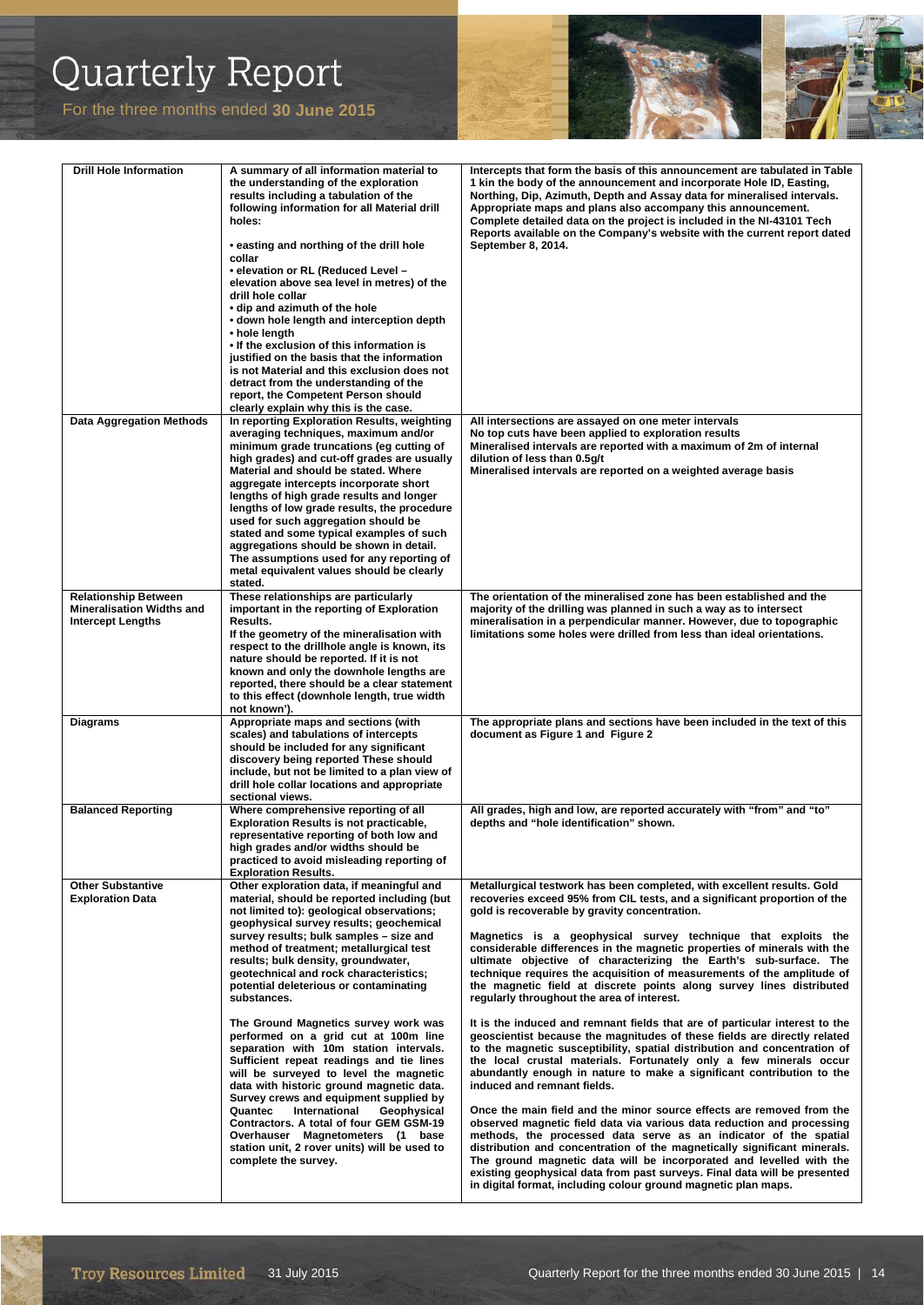

| <b>Further Work</b> | The nature and scale of planned further<br>work (eq tests for lateral extensions or<br>large scale step out drilling.<br>Diagrams clearly highlighting the areas of<br>possible extensions, including the main<br>geological interpretations and future<br>drilling areas, provided this information is<br>not commercially sensitive. | Further infill drilling is ongoing, aimed at increasing the amount of<br>resource categorized as Indicated, as well as upgrading some of the<br>Indicated Resource to Measured status. Drilling aimed at increasing the<br>Resource below the current depth extent is also planned. |
|---------------------|----------------------------------------------------------------------------------------------------------------------------------------------------------------------------------------------------------------------------------------------------------------------------------------------------------------------------------------|-------------------------------------------------------------------------------------------------------------------------------------------------------------------------------------------------------------------------------------------------------------------------------------|

| TABLE 1A: INCA 0 & INCA 2b VEINS Underground Drilling Summary Of Results |             |                        |                  |              |                |       |                                                                                                                                                                                          |  |
|--------------------------------------------------------------------------|-------------|------------------------|------------------|--------------|----------------|-------|------------------------------------------------------------------------------------------------------------------------------------------------------------------------------------------|--|
| Hole                                                                     | Easting (m) | <b>Northing</b><br>(m) | Elevation<br>(m) | Depth<br>(m) | <b>Azimuth</b> | Dip   | <b>Assay Intervals</b><br>(m at q/t gold and g/t silver) Gold Equivalent<br>Assay Intervals (m at g/t Au Eq)                                                                             |  |
| IN-15-73                                                                 | 2439601.1   | 6547948.6              | 2191.81          | 203          | 236            | $-39$ | (INCA 2b Vein): 1.50m at 0.41g/t gold and 217g/t silver or 3.38g/t Au_Eq<br>from 178.85m                                                                                                 |  |
| IN-15-74                                                                 | 2439601.5   | 6547948.0              | 2191.68          | 236          | 225            | $-46$ | (INCA 2b Vein): 4.95m at 0.16g/t gold and 93g/t silver or 1.43g/t Au Eq<br>from 198.65m including 1.75m at 0.31g/t gold and 159g/t silver or 2.49g/t<br>Au_Eq from 201.85m               |  |
| IN-14-75                                                                 | 2439602.4   | 6547947.5              | 2191.69          | 201          | 207            | $-47$ | (INCA 2b Vein): 3.00m at 12.46g/t gold and 2,698g/t silver or 49.34g/t<br>Au_Eq from 171.50m. Including 1.20m at 30.80g/t gold and 6,564g/t<br>silver or 120.55g/t Au_Eq from 172.60m    |  |
| IN-14-76                                                                 | 2439604.0   | 6547945.0              | 2191.69          | 192          | 177            | $-45$ | (INCA 2b Vein): 1.75m at 16.44g/t gold and 23,268g/t silver or 334.62g/t<br>Au Eq from 174.05m. Including 1.15m at 24.20g/t gold and 34,360g/t<br>silver or 494.05g/t Au_Eq from 174.05m |  |
| IN-14-77                                                                 | 2439603.3   | 6547947.6              | 2191.70          | 207.5        | 189            | $-49$ | (INCA 2b Vein): 3.80m at 0.74g/t gold and 72g/t silver or 1.72g/t Au_Eq<br>from 188.90m                                                                                                  |  |
| IN-14-78                                                                 | 2439603.1   | 6547948.3              | 2191.7           | 233.7        | 202            | $-54$ | (INCA 2b Vein): 2.10m at 1.57g/t gold and 806g/t silver or 12.59g/t<br>Au_Eq from 198.00m. Incl.:1.00m at 2.83g/t gold and 1,560g/t silver or<br>24.16g/t Au_Eq from 198.00m             |  |
| IN-14-79                                                                 | 2439431.6   | 6548126.1              | 2229.7           | 112          | 188            | $-17$ | (INCA 2a Vein): 3.85m at 0.15g/t gold and 50g/t silver or 0.84g/t Au Eq<br>from 96.85m, including 1.55m at 0.18g/t gold and 81g/t silver or 1.29g/t<br>Au_Eq from 96.85m                 |  |
| IN-15-80                                                                 | 2439399.3   | 6548052.4              | 2204.4           | 106.3        | 202            | $-23$ | (INCA 2a Vein): 5.65m at 1.17g/t gold and 251g/t silver or 4.60g/t Au Eq<br>from 80.45m. Including 2.10m at 2.94g/t gold and 624g/t silver or<br>11.47g/t Au_Eq from 83.00m              |  |
| IN-15-81                                                                 | 2439430.5   | 6548126                | 2228.6           | 108.5        | 205            | -29   | (INCA 2a Vein): No Significant Results                                                                                                                                                   |  |
| IN-15-82                                                                 | 2439099.4   | 6548483.1              | 2326.54          | 118.5        | 225            | $-28$ | (INCA 0 Vein): No Significant Results                                                                                                                                                    |  |
| IN-15-83                                                                 | 2439099.8   | 6548482.0              | 2326.42          | 129          | 195            | $-29$ | (INCA 0 Vein): No Significant Results                                                                                                                                                    |  |
| IN-15-84                                                                 | 2439098.9   | 6548483.2              | 2326.48          | 174          | 215            | $-35$ | (INCA 0 Vein): 7.10m at 0.36g/t gold and 185g/t silver or 2.89g/t Au Eq<br>from 148.20m. Including: 4.10m at 0.48g/t gold and 261g/t silver or<br>4.04q/t Au Eq from 148.20m             |  |
| IN-15-85                                                                 | 2439098.4   | 6548482.2              | 2326.5           | 113          | 210            | $-25$ | (INCA 0 Vein): 2.10m at 0.24g/t gold and 67g/t silver or 1.16g/t Au_Eq<br>from 78.75m                                                                                                    |  |

| <b>TABLE 1B: AZTEC VEIN Underground Drilling Summary of Results</b> |                       |                        |                         |                     |                |            |                                                                                                                                                                                                                                                       |  |
|---------------------------------------------------------------------|-----------------------|------------------------|-------------------------|---------------------|----------------|------------|-------------------------------------------------------------------------------------------------------------------------------------------------------------------------------------------------------------------------------------------------------|--|
| Hole                                                                | <b>Easting</b><br>(m) | <b>Northing</b><br>(m) | <b>Elevation</b><br>(m) | <b>Depth</b><br>(m) | <b>Azimuth</b> | <b>Dip</b> | Interval (m at g/t gold and g/t silver)<br>Interval (m at q/t Au Eq)                                                                                                                                                                                  |  |
| AZ-15-06                                                            | 2439003.25            | 6548462.69             | 2332.12                 | 86.5                | 288            | -8         | (AZTEC Vein): No Significant Results                                                                                                                                                                                                                  |  |
| AZ-15-07                                                            | 2439003.25            | 6548462.69             | 2332.12                 | 122.1               | 268            | $-28$      | (AZTEC Vein): 5.30m at 0.29g/t gold and 107g/t silver or 1.75g/t Au Eq<br>from 85.30m; Including:1.50m at 0.59g/t gold and 179g/t silver or 3.04g/t<br>Au Eq from 88.50m and 0.60m at 0.46g/t gold and 173g/t silver or<br>2.83g/t Au Eq from 105.95m |  |
| Az-15-08                                                            | 2439004.37            | 6548460.93             | 2332.04                 | 64.0                | 207.5          | $-10$      | (AZTEC Vein): 6.57m at 1.39g/t gold and 508g/t silver or 8.34g/t Au_Eq<br>from 46.38m; Including: 1.30m at 3.47g/t gold and 2,100g/t silver or<br>32.19g/t Au Eg from 47.75m                                                                          |  |
| Az-15-09                                                            | 2439004.37            | 6548460.93             | 2332.04                 | 58.9                | 238.5          | $-14$      | (AZTEC Vein): 5.60m at 1.86q/t gold and 463q/t silver or 8.19q/t Au Eq<br>from 42.00m. Including: 1.50m at 4.53g/t gold and 1,352g/t silver or<br>23.02g/t Au Eq from 42.00m                                                                          |  |
| Az-15-10                                                            | 2439004.37            | 6548460.93             | 2332.04                 | 95.5                | 251            | $-28$      | (AZTEC Vein): 1.25m at 0.26g/t gold and 71g/t silver or 1.23g/t Au_Eq<br>from $81.3m$                                                                                                                                                                 |  |